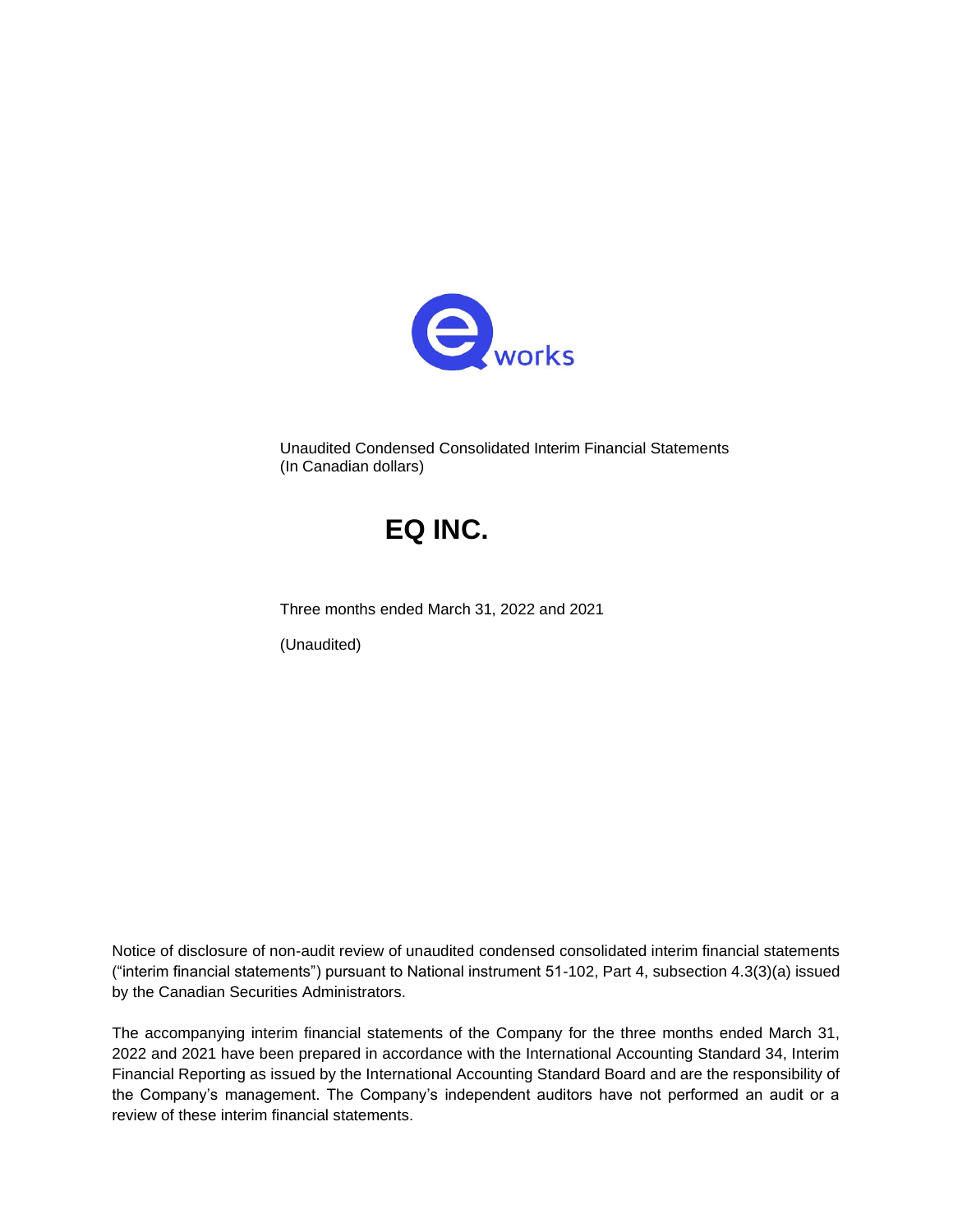| Unaudited Condensed Consolidated Interim Statements of Financial Position |
|---------------------------------------------------------------------------|
| (In thousands of Canadian dollars)                                        |
| March 31, 2022 and December 31, 2021                                      |

|                                                                                                                                                                                                                           | 2022                                      |     | 2021                                 |
|---------------------------------------------------------------------------------------------------------------------------------------------------------------------------------------------------------------------------|-------------------------------------------|-----|--------------------------------------|
| Assets                                                                                                                                                                                                                    |                                           |     |                                      |
| Current assets:                                                                                                                                                                                                           |                                           |     |                                      |
| Cash                                                                                                                                                                                                                      | \$<br>7,528                               | \$. | 8,763                                |
| Accounts receivable (note 13(a))                                                                                                                                                                                          | 3,090                                     |     | 4,687                                |
| Other current assets                                                                                                                                                                                                      | 384                                       |     | 388                                  |
|                                                                                                                                                                                                                           | 11,002                                    |     | 13,838                               |
| Non-current assets:                                                                                                                                                                                                       |                                           |     |                                      |
| Property and equipment                                                                                                                                                                                                    | 92                                        |     | 101                                  |
| Right-of-use asset                                                                                                                                                                                                        |                                           |     | 6                                    |
| Intangible assets (note 3 (b) & (c) & 6)                                                                                                                                                                                  | 2,223                                     |     | 2,193                                |
| Goodwill (note 3 (b) & (c))                                                                                                                                                                                               | 2,914                                     |     | 2,914                                |
|                                                                                                                                                                                                                           |                                           |     |                                      |
|                                                                                                                                                                                                                           | \$<br>16,231                              | \$  | 19,052                               |
| Liabilities and Shareholders' Equity<br><b>Current liabilities:</b><br>Accounts payable and accrued liabilities<br>Rewards payable (note 3(c))<br>Lease liability<br><b>Contract liabilities</b><br>Earn-out (note 3 (a)) | \$<br>$3,794$ \$<br>1,088<br>202<br>1,401 |     | 4,514<br>1,071<br>16<br>529<br>1,401 |
| Non-current liabilities:                                                                                                                                                                                                  | 6,485                                     |     | 7,531                                |
| Loan (note $7$ (b))                                                                                                                                                                                                       | 77                                        |     | 77                                   |
|                                                                                                                                                                                                                           | 6,562                                     |     | 7,608                                |
| Shareholders' equity                                                                                                                                                                                                      | 9,669                                     |     | 11,444                               |
|                                                                                                                                                                                                                           | \$<br>16,231                              | \$  | 19,052                               |

Commitments and contingencies (note 13 (b))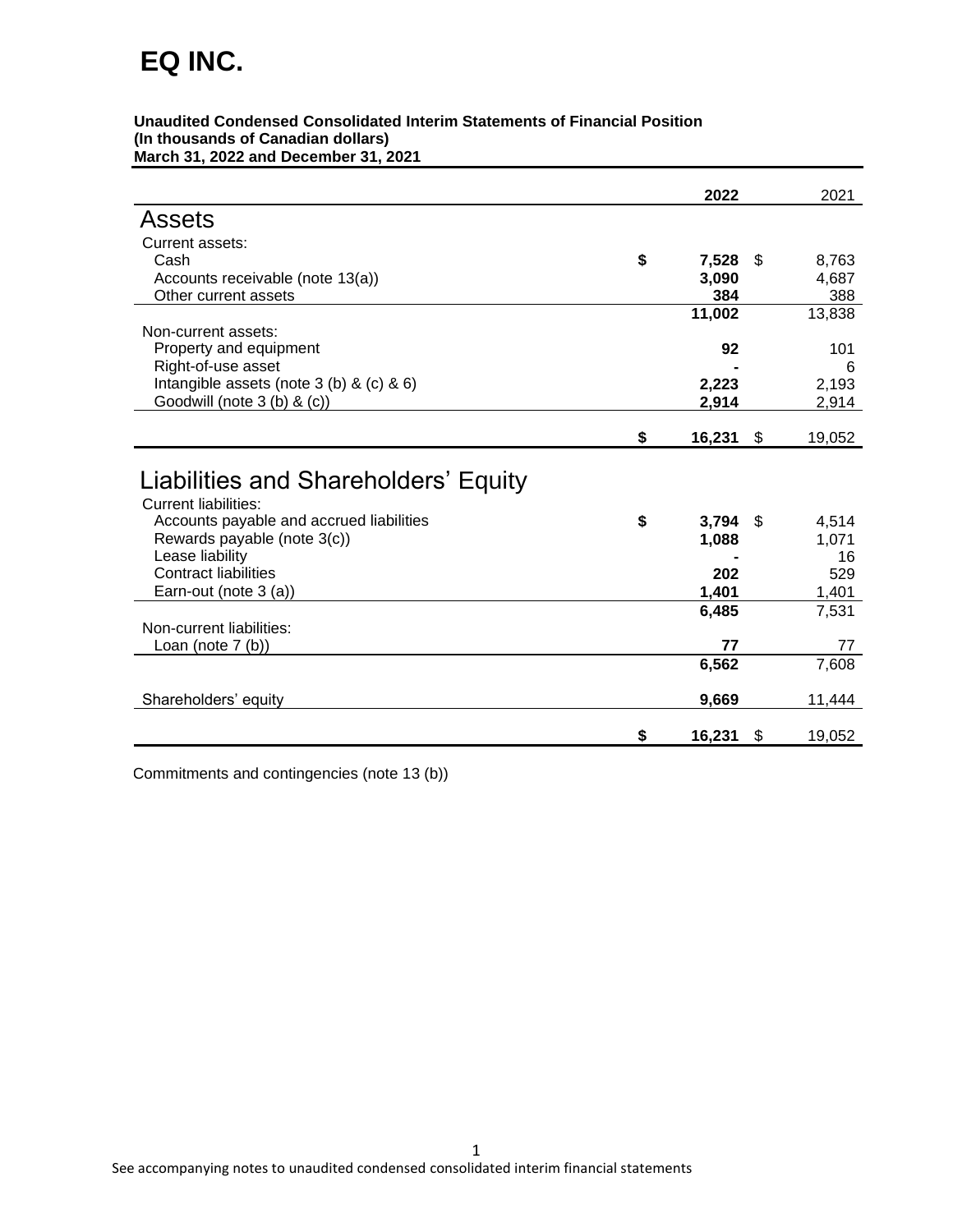#### **Unaudited Condensed Consolidated Interim Statements of Loss and Comprehensive Loss (In thousands of Canadian dollars, except per share amounts) Three months ended March 31, 2022 and 2021**

|                                        | 2022          | 2021         |
|----------------------------------------|---------------|--------------|
| Revenue (note 4)                       | \$<br>2,714   | \$<br>1,755  |
| Expenses:                              |               |              |
| Publishing costs                       | 1,776         | 937          |
| Employee compensation and benefits     | 1,404         | 1,174        |
| Other operating costs                  | 1,204         | 458          |
| Depreciation of property and equipment | 21            | 17           |
| Depreciation of right-of-use asset     | 6             | 18           |
| Amortization of intangible assets      | 120           | 58           |
|                                        |               |              |
|                                        | 4,531         | 2,662        |
| Loss from operations                   | (1, 817)      | (907)        |
| Finance income (note 5)                | Δ             | 4            |
| Finance costs (note 5)                 | (46)          | (63)         |
| Net loss                               | (1, 859)      | (966)        |
| Total comprehensive loss               | \$<br>(1,859) | \$<br>(966)  |
|                                        |               |              |
| Loss per share:                        |               |              |
| Basic and diluted                      | \$<br>(0.03)  | \$<br>(0.02) |

Weighted average number of shares outstanding basic and diluted **69,435,624** 63,873,340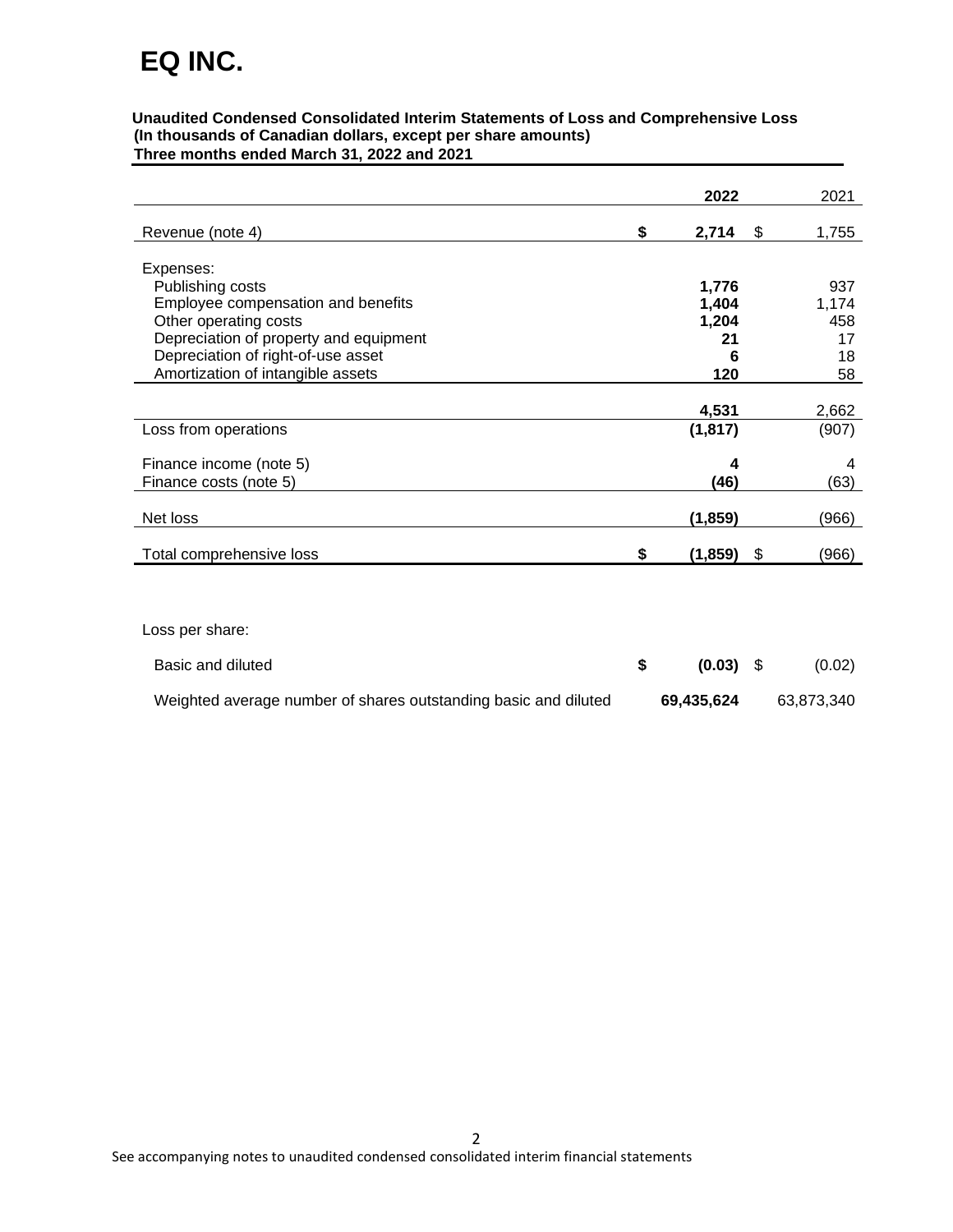#### **Unaudited Condensed Consolidated Interim Statements of Changes in Shareholders' Equity**

**(In thousands of Canadian dollars, except per share amounts)**

**Three months ended March 31, 2022 and 2021**

|                                      | <b>Common shares</b>                   |     |                                    |      |                                   |      |                                |    |                                                      |     |                      |      |                     |
|--------------------------------------|----------------------------------------|-----|------------------------------------|------|-----------------------------------|------|--------------------------------|----|------------------------------------------------------|-----|----------------------|------|---------------------|
|                                      | Number of<br>shares                    |     | Amount                             |      | <b>Contributed</b><br>surplus     |      | <b>Warrants</b>                |    | <b>Accumulated</b><br>other<br>comprehensive<br>loss |     | <b>Deficit</b>       |      | <b>Total equity</b> |
|                                      |                                        |     |                                    |      |                                   |      |                                |    |                                                      |     |                      |      |                     |
| Balance, January 1, 2022<br>Net loss | 69,435,624<br>$\overline{\phantom{0}}$ | \$. | 94,291<br>$\overline{\phantom{a}}$ | - \$ | 4,160<br>$\overline{\phantom{0}}$ | - \$ | 91<br>$\overline{\phantom{0}}$ | \$ | (2,062)<br>۰                                         | \$. | (85,036)<br>(1, 859) | - \$ | 11,444<br>(1, 859)  |
| Share-based payments (note 10)       | $\overline{\phantom{a}}$               |     | $\overline{\phantom{a}}$           |      | 84                                |      |                                |    | $\overline{\phantom{0}}$                             |     |                      |      | 84                  |
| Balance, March 31, 2022              | 69,435,624                             |     | 94,291                             |      | 4,244                             |      | 91                             |    | (2,062)                                              |     | (86, 895)            |      | 9,669               |

|                                   | <b>Common shares</b> |              |      |                               |     |                          |                                                      |   |                          |     |                     |
|-----------------------------------|----------------------|--------------|------|-------------------------------|-----|--------------------------|------------------------------------------------------|---|--------------------------|-----|---------------------|
|                                   | Number of<br>shares  | Amount       |      | <b>Contributed</b><br>surplus |     | <b>Warrants</b>          | <b>Accumulated</b><br>other<br>comprehensive<br>loss |   | <b>Deficit</b>           |     | <b>Total equity</b> |
|                                   |                      |              |      |                               |     |                          |                                                      |   |                          |     |                     |
| Balance, January 1, 2021          | 58,912,008           | \$<br>81,923 | - \$ | 3,559                         | -\$ | 210                      | \$<br>(2,062)                                        | S | (79,081)                 | -\$ | 4,549               |
| Net loss                          |                      |              |      |                               |     |                          |                                                      |   | (966)                    |     | (966)               |
| Share-based payments (note 10)    |                      |              |      | 236                           |     |                          |                                                      |   |                          |     | 236                 |
| Exercise of warrants (note 8)     | 2,108,783            | 1,392        |      | $\overline{\phantom{0}}$      |     | $\overline{\phantom{0}}$ | $\overline{\phantom{0}}$                             |   | $\overline{\phantom{a}}$ |     | .392.               |
| Equity financing (note 8)         | 7,187,500            | 11,500       |      |                               |     |                          | $\overline{\phantom{0}}$                             |   |                          |     | 11,500              |
| Share issuance costs (note 8 & 9) |                      | (845)        |      |                               |     | 91                       | $\blacksquare$                                       |   | $\overline{\phantom{0}}$ |     | (754)               |
| Warrants exercised (note 8)       |                      | 210          |      |                               |     | (210)                    | $\overline{\phantom{0}}$                             |   |                          |     |                     |
|                                   |                      |              |      |                               |     |                          |                                                      |   |                          |     |                     |
| Balance, March 31, 2021           | 68,208,291           | 94,180       | -56  | 3,795                         |     | 91                       | (2,062)                                              |   | (80, 047)                |     | 15,957              |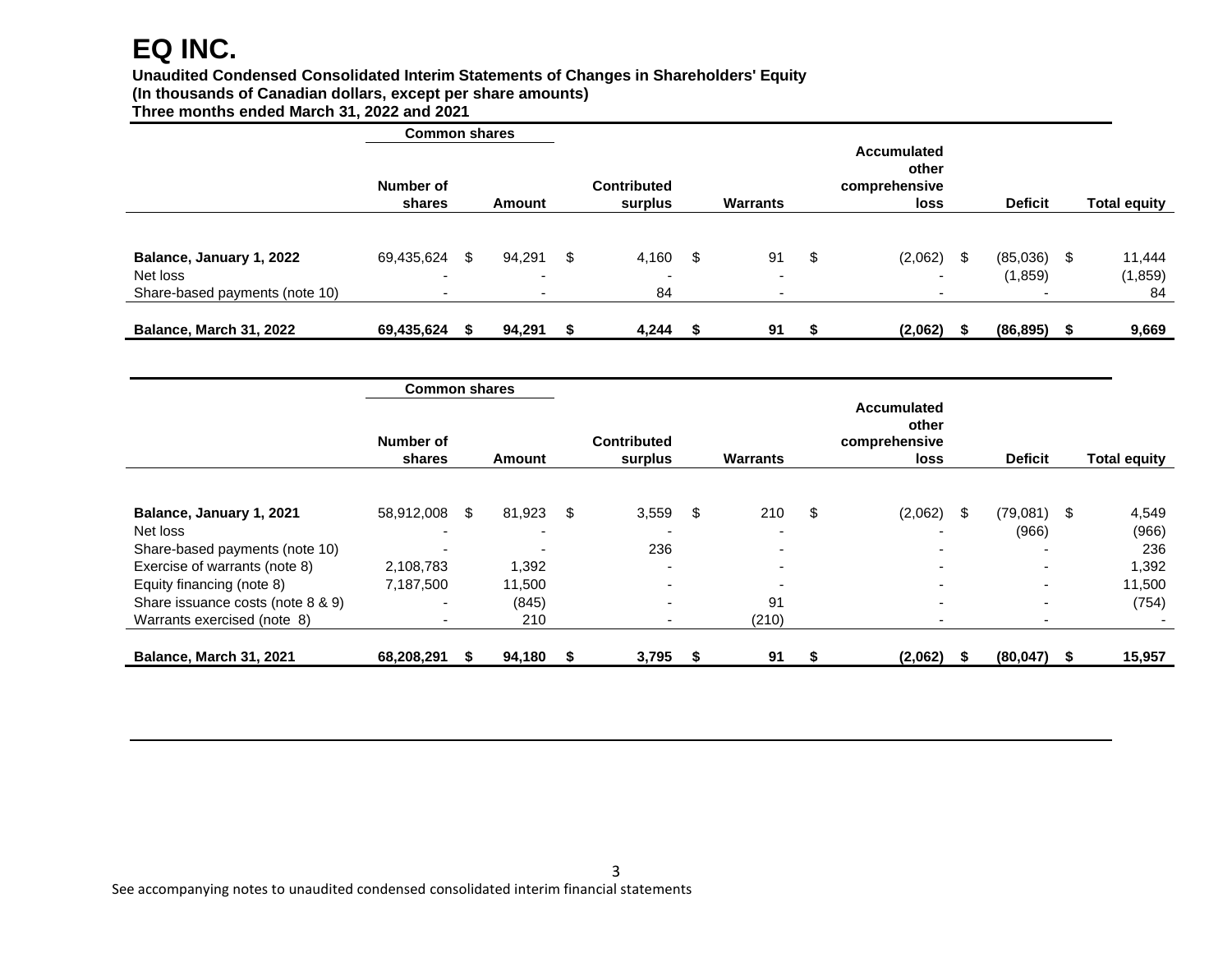#### **Unaudited Condensed Consolidated Interim Statements of Cash Flows (In thousands of Canadian dollars) Three months ended March 31, 2022 and 2021**

|                                                                                   | 2022           | 2021         |
|-----------------------------------------------------------------------------------|----------------|--------------|
|                                                                                   |                |              |
| Cash flows from operating activities:                                             |                |              |
| Net loss                                                                          | \$<br>(1, 859) | \$<br>(966)  |
| Adjustments to reconcile net loss to net cash flows from operating<br>activities: |                |              |
| Depreciation of property and equipment                                            | 21             | 17           |
| Depreciation of right-of-use asset                                                | 6              | 18           |
| Amortization intangible assets                                                    | 120            | 58           |
| Share-based payments (note 10)                                                    | 84             | 236          |
| Unrealized foreign exchange loss                                                  | 1              | 11           |
| Finance costs, net                                                                | 34             | 46           |
| Change in non-cash operating working capital (note 15)                            | 566            | 737          |
|                                                                                   |                |              |
| Net cash from (used) in operating activities                                      | (1,027)        | 157          |
|                                                                                   |                |              |
| Cash flows from financing activities:                                             |                |              |
| Repayment of obligations under property lease                                     | (49)           | (23)         |
| Loans (note 7(b))                                                                 |                | 40           |
| Repayment of promissory notes (notes 7(c))                                        |                | (1,717)      |
| Proceeds from exercise of warrants (note 8)                                       |                | 1,392        |
| Equity financing (note 8)                                                         |                | 11,500       |
| Equity issuance costs (note 8)                                                    |                | (754)        |
| Interest paid                                                                     |                | (293)        |
| Net cash from (used) in financing activities                                      | (49)           | 10,145       |
|                                                                                   |                |              |
| Cash flows from investing activities:                                             |                |              |
| Interest income received (note 5)                                                 | 4              | 4            |
| Purchases of property and equipment                                               | (12)           | (4)          |
| Addition of intangible assets (note 6)                                            | (150)          | (150)        |
|                                                                                   |                |              |
| Net cash used in investing activities                                             | (158)          | (150)        |
|                                                                                   |                |              |
| Increase (decrease) in cash                                                       | (1, 234)       | 10,152       |
| Foreign exchange loss on cash held in foreign currency                            | (1)            | (11)         |
| Cash, beginning of the period                                                     | 8,763          | 3,209        |
| Cash, end of the period                                                           | \$<br>7,528    | \$<br>13,350 |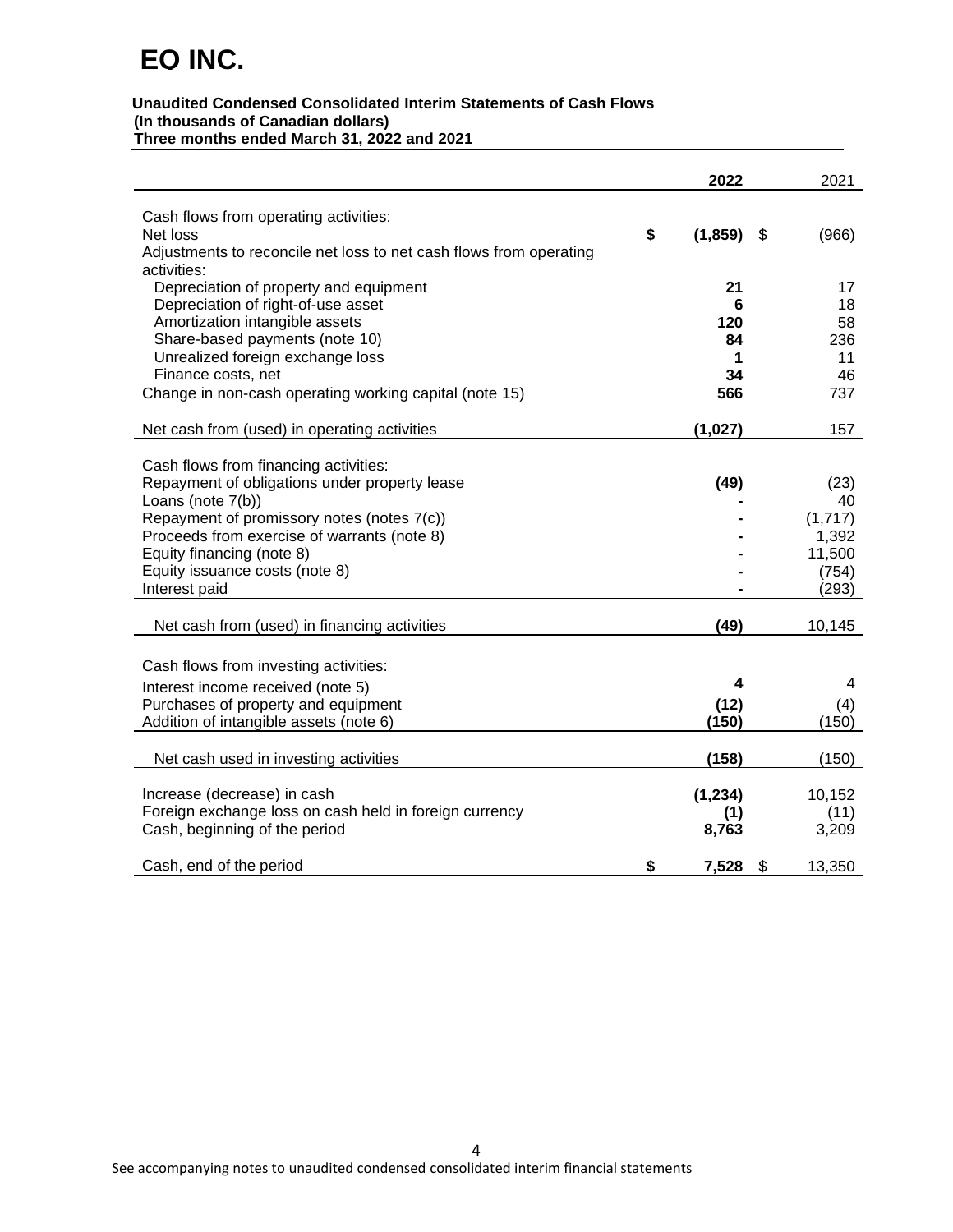#### **Notes to Condensed Consolidated Interim Financial Statements (In thousands of Canadian dollars, except per share amounts) Three months ended March 31, 2022 and 2021**

#### **1. Corporate information:**

EQ Inc. ("EQ Works") or (the "Company") enables businesses to better understand, predict, and influence customer behavior. Using unique data sets, advanced analytics, machine learning and artificial intelligence, the Company creates actionable intelligence for businesses to attract, retain, and grow the customers through its proprietary SaaS technology platforms, LOCUS and ATOM. The Company is able to ingest, enrich, analyze and action upon receipt of large quantities of data. The Company is governed by the Ontario Business Corporations Act and is domiciled in Canada. The Company is a publicly listed on the TSX Venture Exchange ("TSX-V").

## **2. Basis of preparation:**

(a) Statement of compliance and basis of presentation:

These unaudited condensed consolidated interim financial statements ("interim financial statements") have been prepared in accordance with International Accounting Standards 34, Interim Financial Reporting ("IAS 34"), as issued by the International Accounting Standards Board ("IASB") and on a basis consistent with the accounting policies disclosed in the Company's annual audited condensed consolidated financial statements for the year ended December 31, 2021 (the "2021 financial statements"). The accounting policies applied in these condensed consolidated interim financial statements are based on International Financial Reporting Standard ("IFRS") issued and outstanding as of the date the Board of Directors authorized the statements for issue.

The notes presented in these condensed consolidated interim financial statements include, in general, only significant changes and transactions occurring since the Company's last year ended December 31, 2021 and are not fully inclusive of all disclosures required by IFRS for annual financial statements. These condensed consolidated interim financial statements should be read in conjunction with the 2021 financial statements, including the notes thereto.

The interim financial statements were authorized for issue by the Board of Directors on May 30, 2022.

The interim financial statements have been prepared under the historical cost basis. Other measurement bases used are described in the applicable notes to these condensed consolidated interim financial statements.

The interim financial statements were prepared on a going concern basis, which assumes that the Company will continue in operation for the foreseeable future and will be able to realize its assets and discharge its liabilities and commitments in the normal course of business.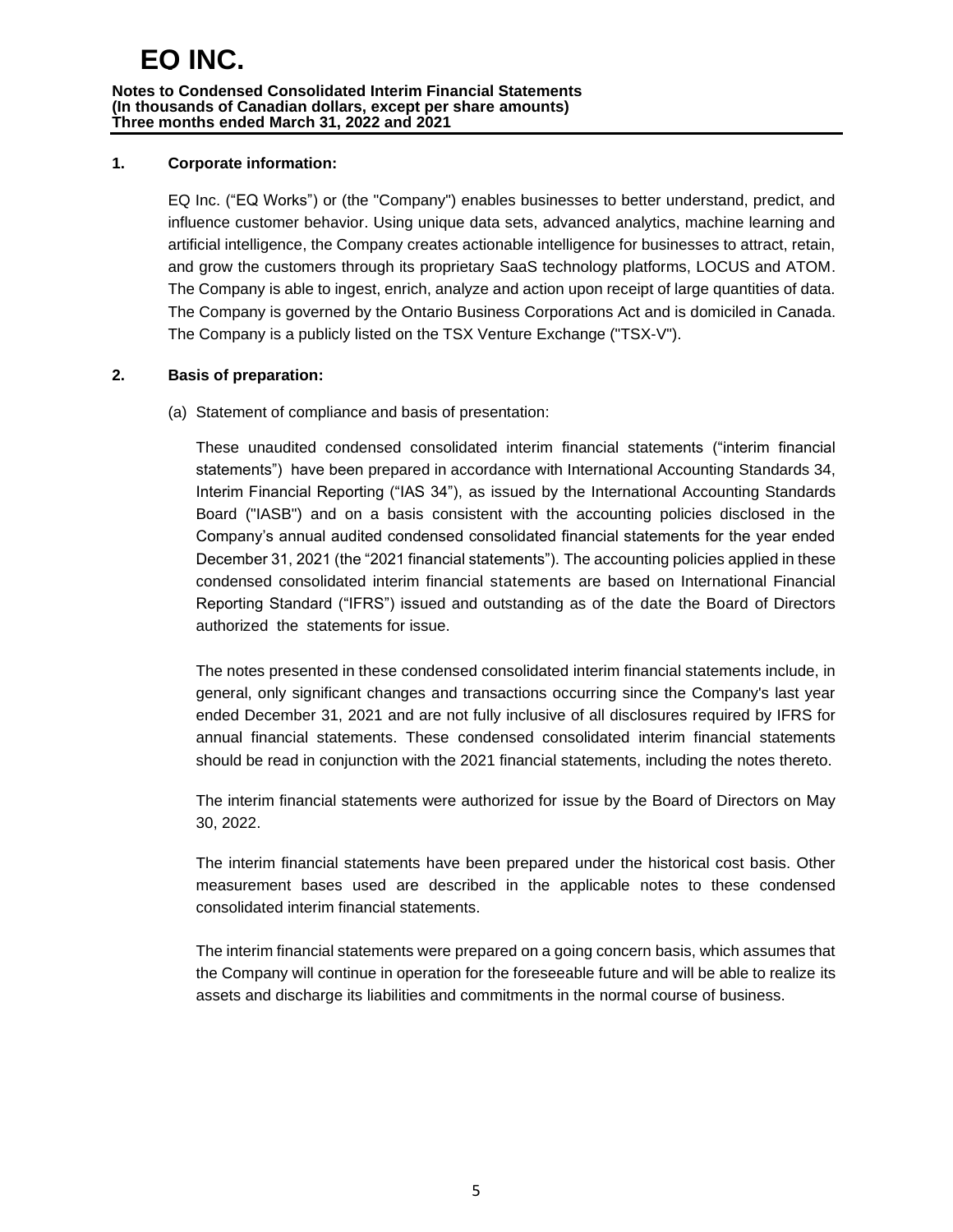#### **Notes to Condensed Consolidated Interim Financial Statements (In thousands of Canadian dollars, except per share amounts) Three months ended March 31, 2022 and 2021**

#### **2. Basis of preparation (continued):**

(b) Risk and uncertainties:

Since December 2019, the outbreak of the novel strain of coronavirus, specifically identified as "COVID-19", has resulted in governments worldwide enacting emergency measures to combat the spread of the virus. While the global economic conditions have improved in 2021 and many areas of the world experienced a respite in case counts delineating the first wave, the pandemic entered a subsequent wave in 2021 following the detection of new variants including the Delta and Omicron variants, with increased case outbreaks. In response, the Canadian Federal and Provincial governments implemented measures, which include the implementation of travel bans, self-imposed quarantine periods and social distancing, which have caused material disruption to businesses globally resulting in an economic slowdown, Global equity markets have experienced with significant volatility and weakness. Governments and central banks have reacted with significant monetary and fiscal interventions designed to stabilize economic conditions. The extent to which COVID-19 and other pandemic or public health crisis impacts the Company's business, affairs, operations, financial condition, liquidity, availability of credit and results of operations will depend on future developments that are highly uncertain and cannot be predicted with any meaningful precision, including new information which may emerge concerning the severity of the COVID-19 virus and the action required to contain the COVID-19 virus or remedy its impact, among others.

(c) Functional and presentation currencies:

These consolidated financial statements are presented in Canadian dollars, which is the functional currency of the Company and its subsidiaries.

(d) Significant accounting policies:

These condensed consolidated interim financial statements have been using the same accounting policies and methods of computation as the annual audited consolidated financial statements of the Company for the year ended December 31, 2021.

## **3. Acquisition:**

(a) Tapped Networks Inc.:

On October 15, 2018, the Company completed the purchase of 100% of the shares of Tapped Networks Inc. ("Tapped Mobile"), an Ontario based company. The total consideration was up to \$3,500 through the issuance of 1,000,000 common shares at a price of \$0.63 to the shareholders of Tapped Mobile and additional cash consideration of up to \$2,800 to be paid out over the following 24 months based on certain performance thresholds being met.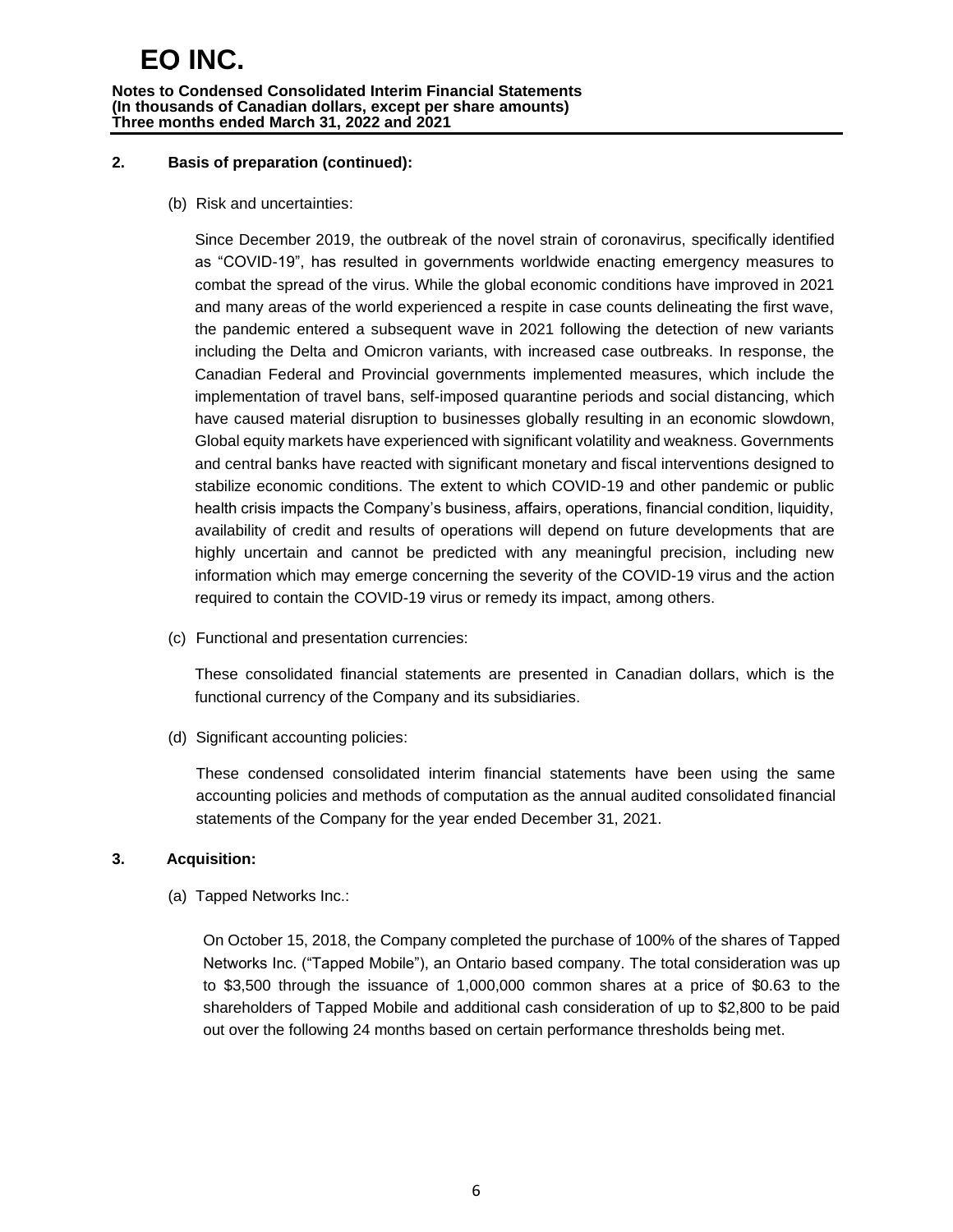#### **Notes to Condensed Consolidated Interim Financial Statements (In thousands of Canadian dollars, except per share amounts) Three months ended March 31, 2022 and 2021**

## **3. Acquisition (continued):**

(a) Tapped Networks Inc. (continued):

The acquisition agreement provides for contingent consideration payment up to \$2,800, based on achievement of certain predetermined revenue and gross profits targets, in the 24-months period following the closing of the acquisition to a maximum total compensation paid to the former shareholders of Tapped Mobile up to \$3,500. The Company has estimated the Earn-out to be \$319 and \$281 in the first and second year of the contingent consideration period, respectively.

The first year of Earn-out of \$744 was paid in December 2019. The Company paid \$95 of second year Earn-out, and has a remaining accrual of \$1,401 for potential future claims. The two parties are currently in dispute regarding the amount owing relating to the second year earnout. However, the Ontario Superior Court ruled that the Company was to pay the former shareholders of Tapped Mobile the entire amount for the second year earnout under the Share Purchase Agreement. The company recorded an additional Earn-out of \$1,119 plus legal fee of \$96 in profits and loss for the year ended December 31, 2021.

The Company does not agree with this judgement and as a result has retained legal counsel and appealed the decision to the upper court.

(b) Juice Mobile

On March 1, 2020, the Company, through its wholly owned subsidiary EQ Advertising Group Ltd., completed the acquisition and licensing of certain assets of Curate Mobile Ltd. ("Curate"), including Juice Mobile ("Juice Mobile").

The total consideration was \$850 and additional cash consideration to be paid out over the following 12 months based on certain performance thresholds being met.

In accordance with IFRS 3, Business Combinations, the assets acquired constitute a business for accounting purposes and was accounted for using the acquisition method of accounting. The Company incurred transaction costs of \$32 associated with the acquisition which were expensed. The Company recognized goodwill of \$732 arising from the acquisition of Juice Mobile, on March 1, 2020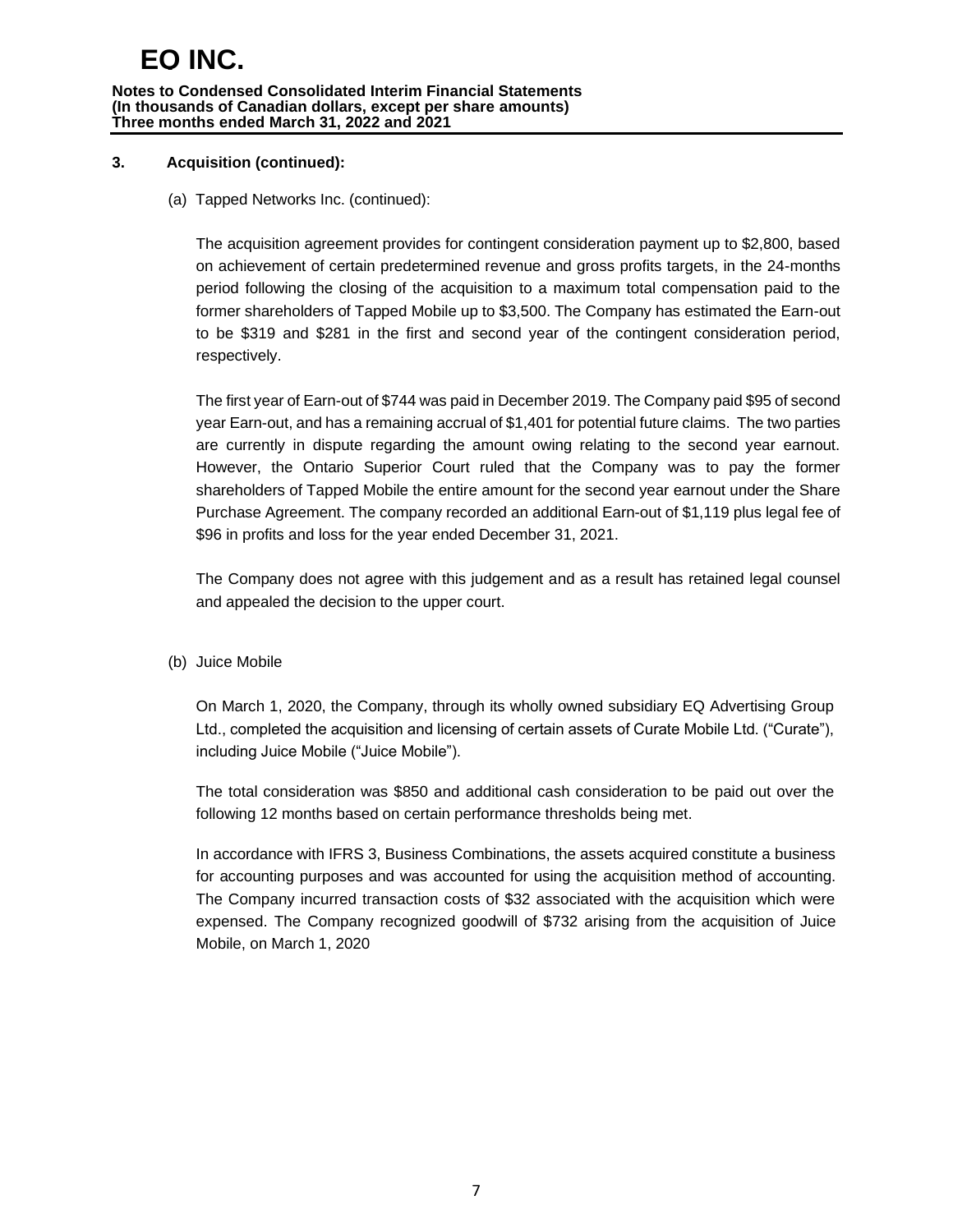## **3. Acquisition (continued):**

#### (c) Integrated Rewards Inc.

On July 2, 2021, the Company completed the acquisition of all the shares of Integrated Rewards Inc., and its consumer facing application Paymi.com ("Paymi"). Paymi is a cloudbased marketing platform that uses card linking technology to enable consumers to received cash back rewards for credit and debit card transactions and offer merchant partners the ability to understand more about their customers to drive greater sales and increase market share.

In addition to a working capital adjustment, the purchase price payable on closing was \$2,500, of which \$500 was paid in cash and of which net liabilities of \$2,000 were assumed by the Company and will be settled in the manner directed by Paymi. The \$500 of cash was placed into escrow for indemnity purposes. Of the funds held in escrow, \$375 will be released after 12 months and \$125 will be released after 18 months, in each case subject to any claims by the Company. The \$500 placed into escrow was fair valued by discounting the Paymi's cost of debt of 7.5% to \$461 and was recognized at July 2, 2021. For the year ended December 31, 2021, an accretion of \$17 was recorded.

This transaction qualifies as a business combination and was accounted for in accordance with IFRS 3, Business Combinations using the acquisition method of accounting. To account for the transaction, the Company has performed a business valuation of Paymi at the date of acquisition and a provisional purchase price allocation. At the time of issuance of these interim financial statements there is still a dispute related to the working capital calculation and the Company will retain a third party for mediation. Certain aspects of the purchase price allocation are not finalized, and the business valuation and the purchase price allocations are subject to change. The Company is currently in dispute with the former shareholders of Paymi regarding to working capital adjustment and the Company and the former shareholder engaged a third party to review the working capital. At this time, the amount of assumed working capital and goodwill are subject to change once the dispute is resolved. The Company incurred transaction costs of \$82 associated with the acquisition which were expensed.

As allowed by IFRS 3, the fair values for purchase price allocation as a result of business combination with Integrated Rewards Inc. have been determined provisionally. Hence, the initial accounting for the business combination is incomplete and will be adjusted in the ensuing financial year based on more accurate and complete information and analysis during the measurement period.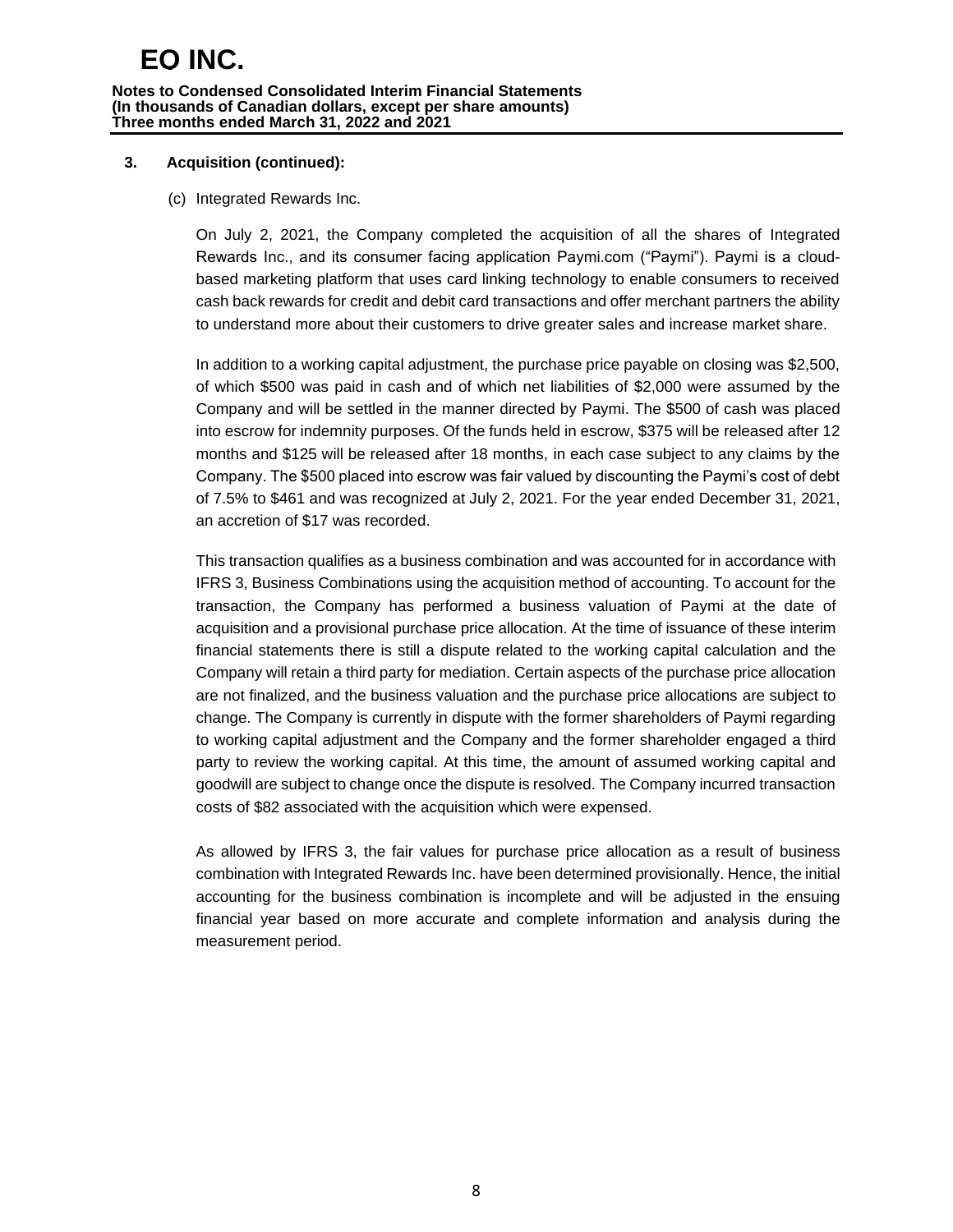#### **Notes to Condensed Consolidated Interim Financial Statements (In thousands of Canadian dollars, except per share amounts) Three months ended March 31, 2022 and 2021**

#### **3. Acquisition (continued):**

(c) Integrated Rewards Inc. (continued):

The provisional allocation of the purchase consideration is as follows:

| Allocation                               |         |
|------------------------------------------|---------|
|                                          |         |
| Cash                                     | \$<br>2 |
| Other current and non-current assets     | 2       |
| Property and equipment                   | 16      |
| Developed technology                     | 67      |
| Paymi brand                              | 120     |
| <b>Customers relationships</b>           | 640     |
| Goodwill                                 | 2,182   |
| Accounts payable and accrued liabilities | (1,232) |
| Canada emergency business loan           | (40)    |
| <b>Debentures</b>                        | (125)   |
| Shareholder Ioan                         | (272)   |
| Rewards payable                          | (898)   |
| <b>Contract liabilities</b>              | (1)     |
| Net assets acquired                      | 461     |
|                                          |         |

| Purchase consideration: |     |
|-------------------------|-----|
|                         |     |
| Escrow                  | 461 |
| Purchase consideration  | 461 |

As at December 31, 2021, the Company recognized goodwill of \$2,182 arising from the acquisition of Paymi, on July 2, 2021. Goodwill is calculated as the residual in the purchase price equation. It was determined by subtracting the fair values of net tangible assets and all identified intangible assets from the overall purchase price. A component of the goodwill related to the assembled workforce which reflects the value of the Target's skilled and experienced workforce. The provisional amount of goodwill was determined in accordance with IFRS 3.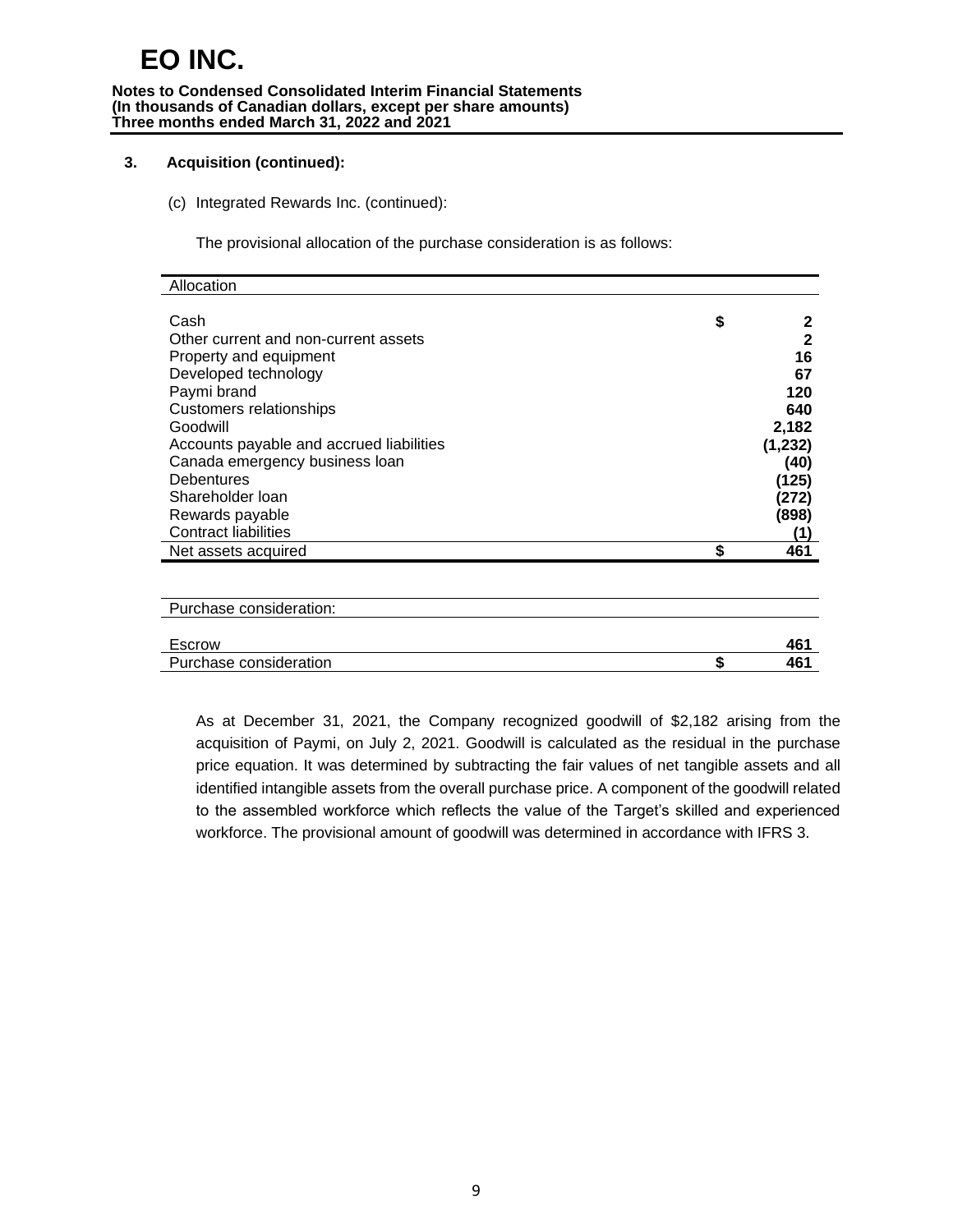**Notes to Condensed Consolidated Interim Financial Statements (In thousands of Canadian dollars, except per share amounts) Three months ended March 31, 2022 and 2021**

#### **4. Segment information:**

The Company's management and chief operating decision maker reviews performance of the Company on a consolidated basis and has integrated its services as one reportable segment, which provides real-time technology and advance analytics to improve performance for all web, mobile, social and video advertising initiatives and focuses on targeted advertising and incorporates the most sophisticated advertising technologies, data analytics and programmatic media buying capabilities into a single system. The chief operating decision maker evaluates the Company's performance, makes operating decision, and allocates resources based on financial data consistent with the presentation in these interim financial statements.

The Company's assets and operations are all located in Canada; however, the Company services customers in the United States and internationally.

The Company generates revenue across two geographical regions; customer revenue by region is as follows:

|                                | Three months ended | March 31, |             |
|--------------------------------|--------------------|-----------|-------------|
|                                | 2022               |           | 2021        |
| Canada<br><b>United States</b> | \$<br>2,709<br>5   | - \$      | 1,723<br>32 |
|                                | 2.714              |           | 1,755       |

For the three months ended March 31, 2022, there were three customers that comprised 37%, 14% and 12%, respectively, of the Company's total revenue from operations. No other customers exceeded 10% of revenue. For the three months ended March 31, 2021, there were three customers that comprised 24%, 21% and 10%, respectively, of the Company's total revenue from operations.

The components of revenue are as follows:

|                                           |   |              | Three months ended<br>March 31, |              |  |  |  |  |
|-------------------------------------------|---|--------------|---------------------------------|--------------|--|--|--|--|
|                                           |   | 2022         |                                 | 2021         |  |  |  |  |
| <b>Advertising Services</b><br>Data Sales | S | 2,129<br>585 | - \$                            | 1,275<br>480 |  |  |  |  |
|                                           |   | 2,714        |                                 | 1,755        |  |  |  |  |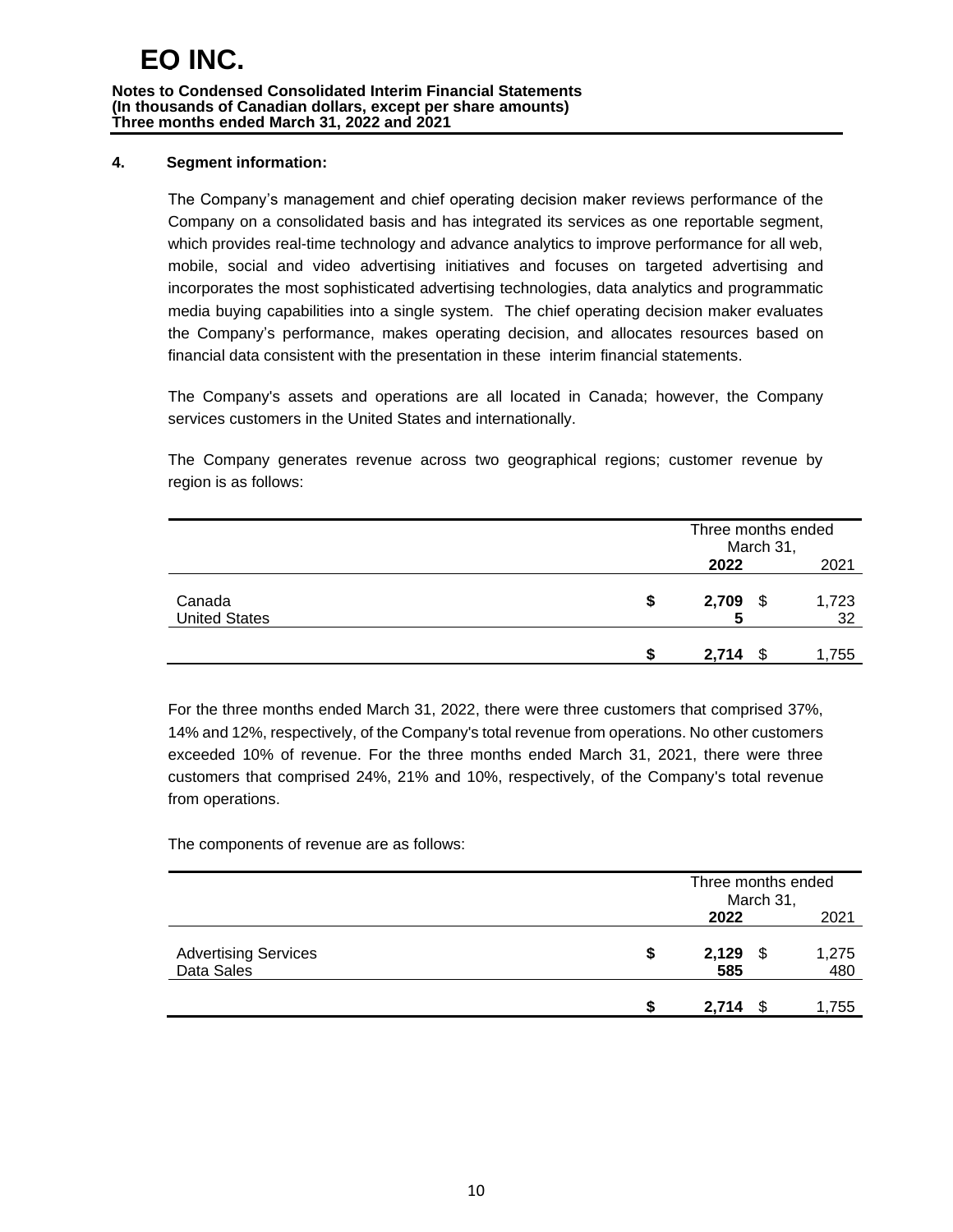**Notes to Condensed Consolidated Interim Financial Statements (In thousands of Canadian dollars, except per share amounts) Three months ended March 31, 2022 and 2021**

#### **5. Finance income and finance cost:**

|                                                | Three months ended |      |
|------------------------------------------------|--------------------|------|
|                                                | March 31,          |      |
|                                                | 2022               | 2021 |
|                                                |                    |      |
| Finance income:                                |                    |      |
| Interest income on cash                        |                    |      |
| Total finance income                           | 4                  | 4    |
|                                                |                    |      |
| Finance costs:                                 |                    |      |
| Accretion on Escrow (note 3 (c))               | (9)                |      |
| Accretion on lease                             | (29)               | (29) |
| Accretion on promissory notes (note 7 (c))     |                    | 10)  |
| Interest on loans and borrowings (note 7 (c))  |                    | 11)  |
| Foreign exchange loss, net                     | (8                 | 13)  |
| Total finance costs                            | (46)               | (63) |
|                                                |                    |      |
| Net finance costs recognized in profit or loss | 42                 | (59) |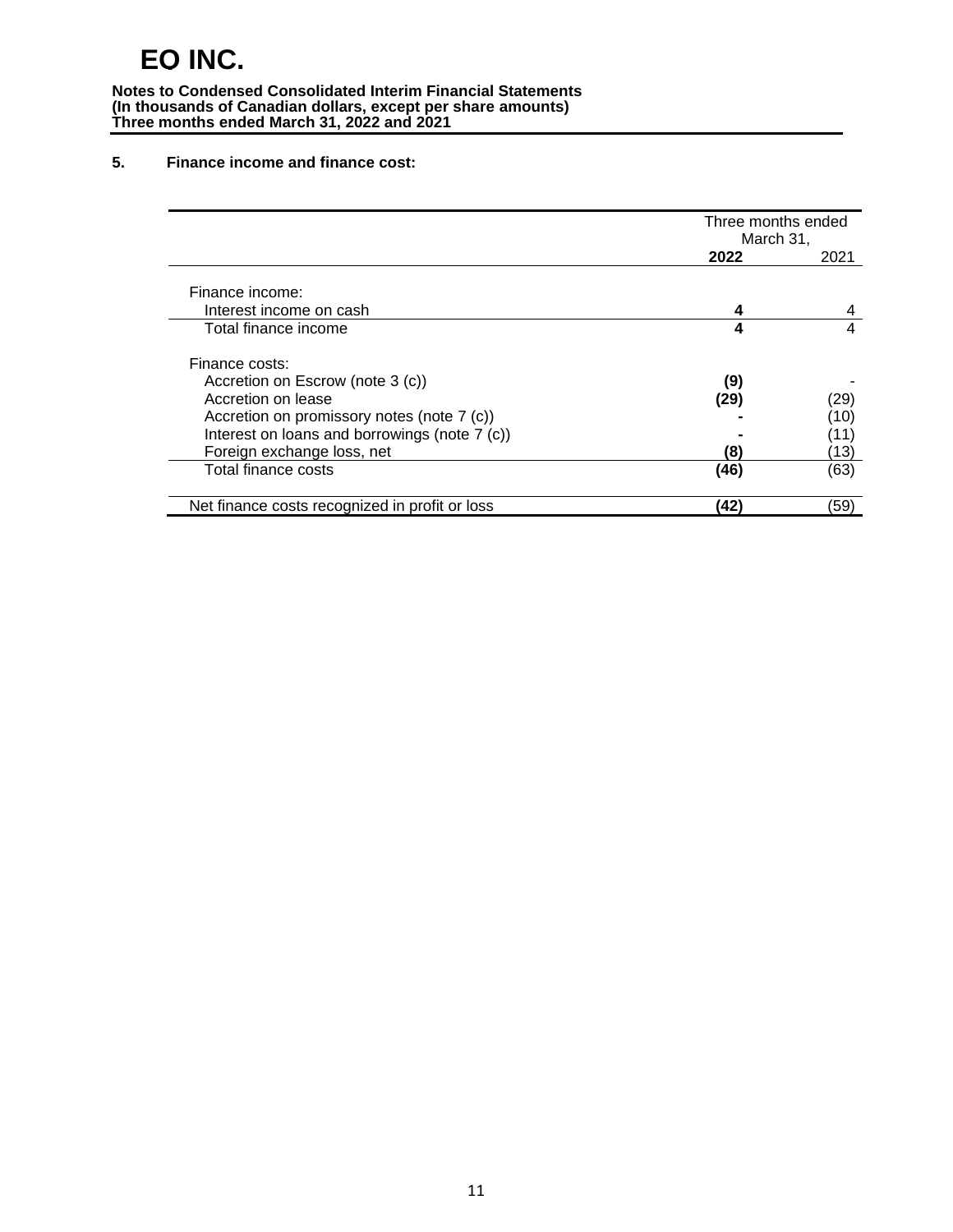#### **Notes to Condensed Consolidated Interim Financial Statements (In thousands of Canadian dollars, except per share amounts) Three months ended March 31, 2022 and 2021**

#### **6. Intangible assets:**

|                               | <b>Customer</b><br>relationships | Non-compete | <b>Backlog</b> |     | <b>Software</b> |      | <b>Developed</b><br><b>Technology</b> | Paymi<br><b>Brand</b>   |    | Total |
|-------------------------------|----------------------------------|-------------|----------------|-----|-----------------|------|---------------------------------------|-------------------------|----|-------|
| Cost                          |                                  |             |                |     |                 |      |                                       |                         |    |       |
| Balance                       |                                  |             |                |     |                 |      |                                       |                         |    |       |
| January 1, 2021               | \$<br>501                        | \$<br>25    | \$<br>71       | \$  | 950             | \$   | -                                     | \$<br>$\qquad \qquad -$ | \$ | 1,547 |
| Addition                      | $\overline{\phantom{0}}$         | -           | -              |     | 600             |      | 111                                   |                         |    | 711   |
| Acquisition (note 3 (c))      | 640                              | -           | —              |     | —               |      | 67                                    | 120                     |    | 827   |
| Balance,<br>December 31, 2021 | \$<br>1,141                      | \$<br>25    | \$<br>71S      |     | 1,550           | - \$ | 178 \$                                | 120                     | S. | 3,085 |
|                               |                                  |             |                |     |                 |      |                                       |                         |    |       |
| Cost                          |                                  |             |                |     |                 |      |                                       |                         |    |       |
| Balance                       |                                  |             |                |     |                 |      |                                       |                         |    |       |
| January 1, 2022               | \$<br>1,141                      | \$<br>25    | \$<br>71       | \$  | 1,550           | \$   | 178                                   | \$<br>120               | \$ | 3,085 |
| Addition                      |                                  | -           | -              |     | 150             |      | -                                     |                         |    | 150   |
| Balance,                      |                                  |             |                |     |                 |      |                                       |                         |    |       |
| March 31, 2022                | \$<br>1,141                      | \$<br>25    | \$             | 71S | 1,700           | \$   | 178 \$                                | 120                     | \$ | 3,235 |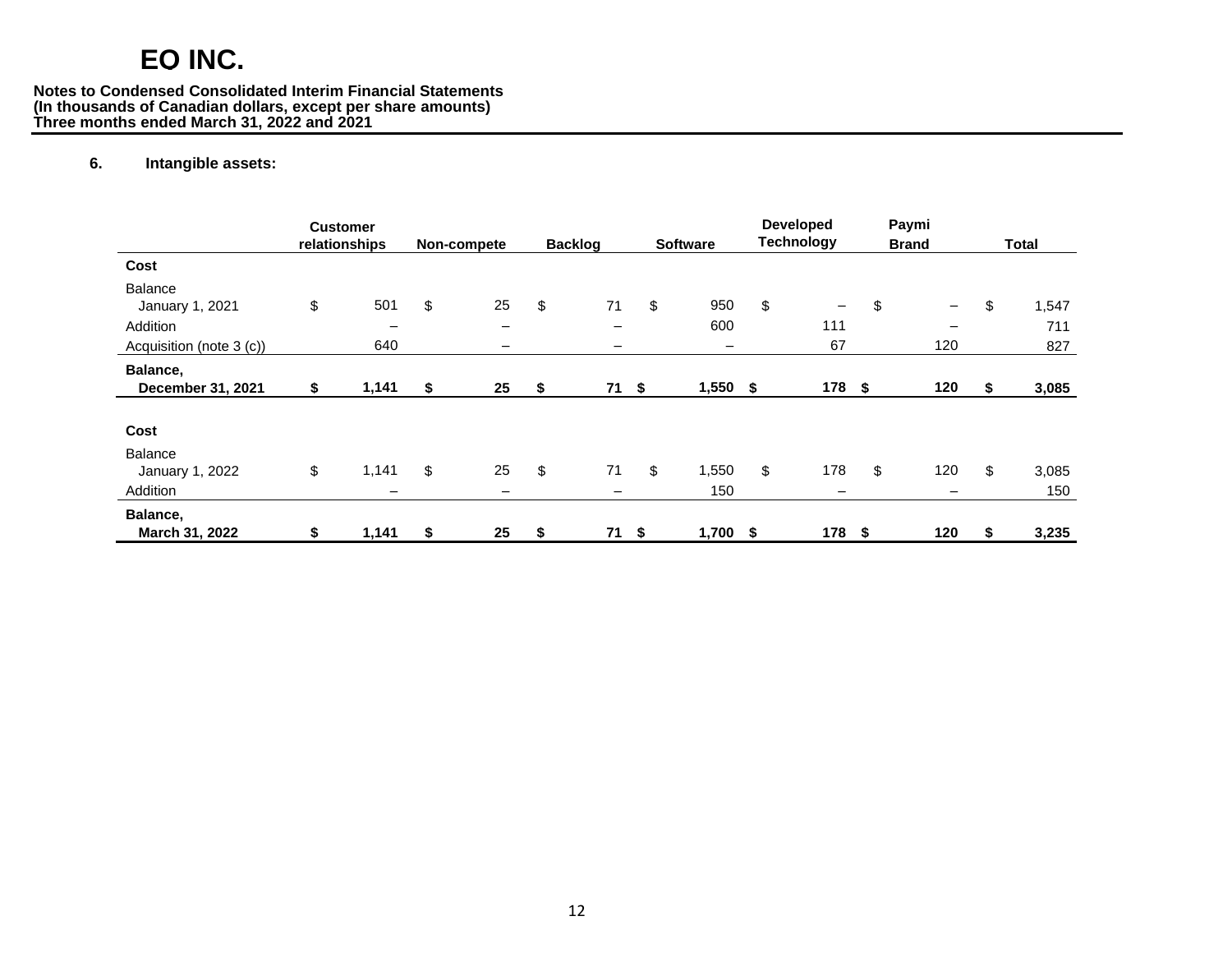#### **Notes to Condensed Consolidated Interim Financial Statements (In thousands of Canadian dollars, except per share amounts) Three months ended March 31, 2022 and 2021**

## **6. Intangible assets (continued):**

| Amortization                                               | <b>Customer</b><br>relationships | Non-compete                          |     | <b>Backlog</b> | <b>Software</b>  | <b>Developed</b><br><b>Technology</b> | Paymi<br><b>Brand</b> | <b>Total</b>     |
|------------------------------------------------------------|----------------------------------|--------------------------------------|-----|----------------|------------------|---------------------------------------|-----------------------|------------------|
| Balance,<br>January 1, 2021<br>Amortization                | \$<br>233<br>93                  | \$<br>25<br>$\overline{\phantom{0}}$ | \$  | 68<br>3        | \$<br>125<br>292 | \$<br>-<br>33                         | \$<br>20              | \$<br>451<br>441 |
| Balance,<br>December 31, 2021                              | \$<br>326                        | \$<br>25                             | \$  | 71             | \$<br>417        | \$<br>33                              | \$<br>20              | \$<br>892        |
| Amortization<br>Balance<br>January 1, 2022<br>Amortization | \$<br>326<br>23                  | \$<br>25<br>$\overline{\phantom{0}}$ | \$  | 71             | \$<br>417<br>104 | \$<br>33<br>(2)                       | \$<br>20<br>(5)       | \$<br>892<br>120 |
| Balance,<br>March 31, 2022                                 | \$<br>349                        | \$<br>25                             | \$  | 71             | \$<br>521        | \$<br>31                              | \$<br>15              | \$<br>1,012      |
| <b>Carrying amounts</b>                                    |                                  |                                      |     |                |                  |                                       |                       |                  |
| Balance,<br>December 31, 2021                              | \$<br>815                        | \$                                   | \$. |                | \$<br>1,133      | \$<br>145                             | \$<br>100             | \$<br>2,193      |
| Balance,<br>March 31, 2022                                 | \$<br>792                        | \$                                   | \$  |                | \$<br>1,179      | \$<br>147                             | \$<br>105             | \$<br>2,223      |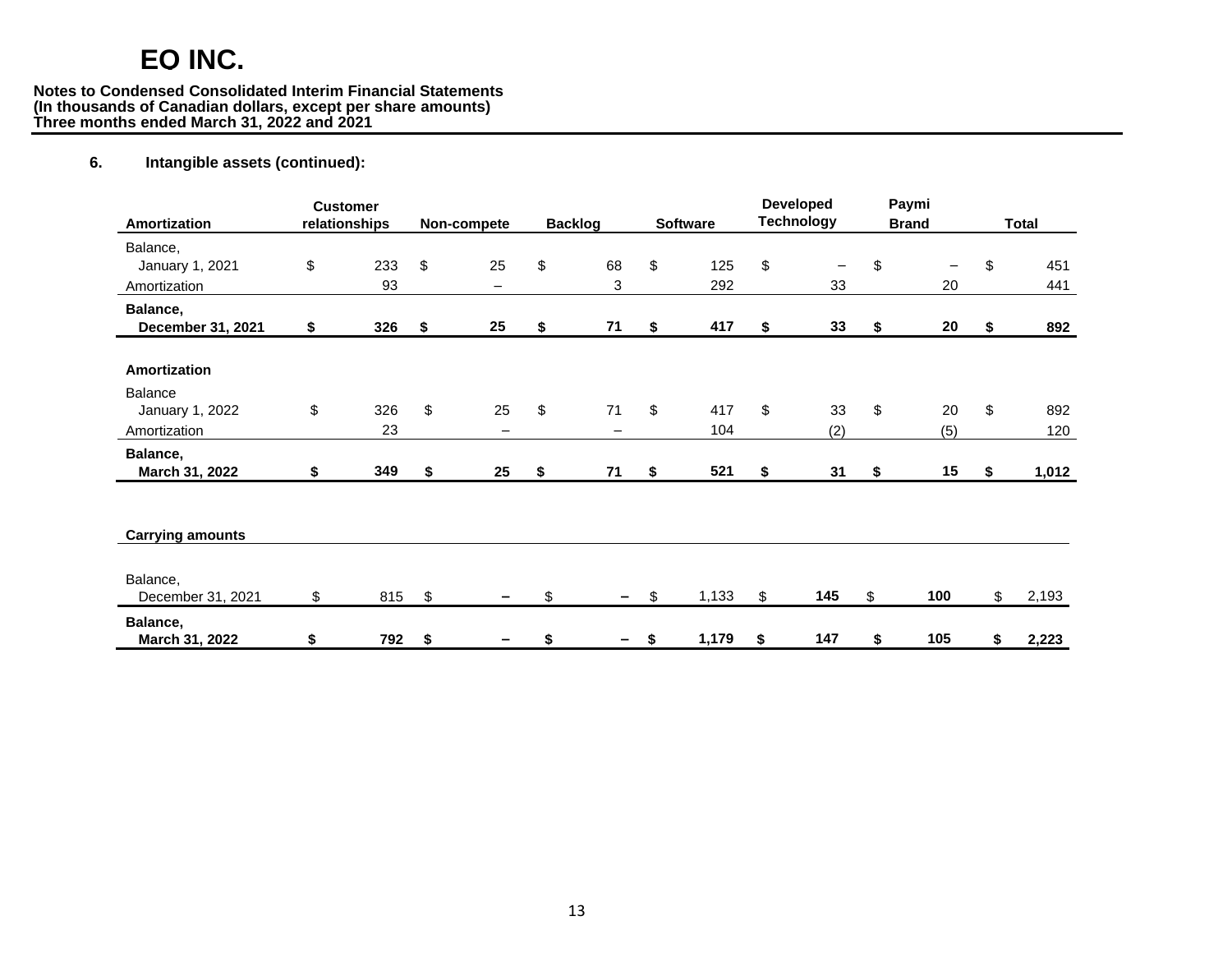#### **7. Loans and borrowings:**

#### (a) Bank credit facility:

The Company has \$1,600 revolving credit facility (the "Facility"), including credit card facility of \$100, with a Canadian chartered bank. Borrowing under this Facility are secured by accounts receivable and the Facility bears interest at the bank's prime rate plus 2.5% per annum. As at March 31, 2022, nil (2021 – nil) was outstanding under the Facility included in the loans and borrowings and \$67 (2021 – \$69) was outstanding under the credit card facility included in accounts payable and accrued liabilities.

## (b) Canada Emergency Business Loan:

The Government of Canada launched the Canada Emergency Business Loan ("CEBA") to provide interest-free loans to business to help cover operating costs during the period of COVID-19. As at December 31, 2020, the Company received \$80 from the CEBA. For the year ended December 31, 2021, the Company received an additional \$40 CEBA loan, on top of the \$80 received in 2020. The loan is interest-free until December 31, 2023 and 5% starting on January 1, 2024. No principal repayment is required before December 31, 2023 and is due on December 31, 2025. Interest payments is required if the principal remains outstanding after December 31, 2023. The Company plan to repay the loan on or before December 31, 2023 and expect a loan forgiveness of \$40. The loan balance is measured at the present value, discounted using 7.5%.

(c) Promissory notes payable:

On August 19, 2019, the Company entered into debt financing (the "2019 Notes") in the amount of \$1,717 due on January 19, 2021. The 2019 Notes, which are non-convertible, bear interest at annual rate of 12% with principal and interest payment due on maturity date. The lenders received one and half non-transferable warrants (the "2019 Bonus Warrants") for each dollar of principal amount of 2019 Notes, with each 2019 Bonus Warrants being exercisable for a period of seventeen months from the date of issuance for one common share of the Company at an exercise price of \$0.66 per common share. All 2019 bonus Warrants are subject to a four month hold period from the date of issuance in accordance with the applicable securities law.

The 2019 Notes were separated into their liability and equity components using the effective interest rate method. The fair value of the liability component at the time of issuance was calculated as the discounted cash flows for the debentures assuming a 26.47% effective interest rate which was the estimated rate for the debentures without the warrants. The fair value of the warrants was determined at the time of issuance as the difference between the face value of the debentures and the fair value of the liability component. The value of the warrants has been classified as a component of equity.

On January 19, 2021, the 2019 Notes of \$1,717 and accrued interest of \$293 was fully repaid.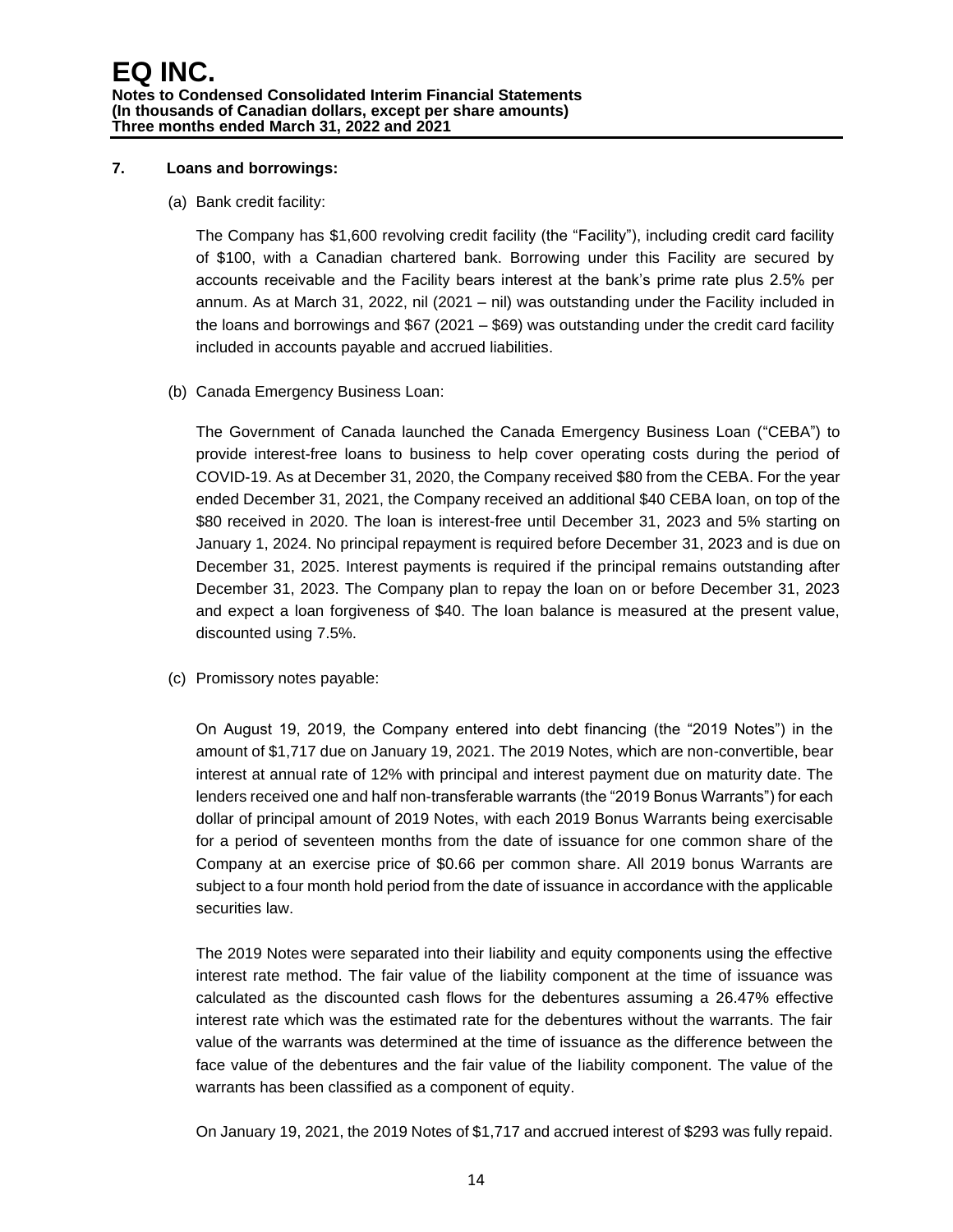#### **8. Common shares:**

The authorized share capital of the Company comprises an unlimited number of common shares without par value. The holders of common shares are entitled to receive dividends when declared and are entitled to one vote per share at annual meetings of the Company.

On January 19, 2021, the Company received proceeds of approximately \$1,392 as a result of exercise of 2,108,783 Bonus warrants at an exercise price of \$0.66. Each Bonus warrant was converted into one common share. The warrants were issued in connection of the 2019 Notes, with expiry dates of January 19, 2021. The Company used the proceeds from the Bonus Warrants as partial repayment for the amount owned under the 2019 Notes.

On February 19, 2021, the Company closed a bought deal offering of aggregate of 7,187,500 shares in the capital of the Company at a price of \$1.60 per offered security for total proceeds of \$11,500, which included the full exercise of the over-allotment option granted to the underwriters. The offering was completed by a syndicate of underwriters. In consideration for their services, the underwriters received aggregate cash compensation of \$460 and 230,160 broker warrants. The broker warrants are exercisable for a period of 18 months following closing of the financing at a purchase price per share equal to the common share issuance price. The Company issued 230,160 broker warrants at a fair value of \$0.39 per broker warrant that was determined using the Black-Scholes option pricing model using the following assumption: risk-free interest rate of 0.15%, expected volatility of 49%, expected life of 1.5 years and expected dividends of nil. The broker warrants' value of \$91 was recognized with a corresponding reduction of share capital. The Company incurred additional share issuance costs of \$294 in connection with the offering.

#### **9. Warrant Capital:**

The Company had the following warrants outstanding at March 31, 2022

|                                           | March 31, 2022        |                              | Weighted  | December 31, 2021     |      |                                       |  |
|-------------------------------------------|-----------------------|------------------------------|-----------|-----------------------|------|---------------------------------------|--|
|                                           | Number of<br>warrants | average<br>exercise<br>price |           | Number of<br>warrants |      | Weighted<br>average<br>exercise price |  |
|                                           |                       |                              |           |                       |      |                                       |  |
| Outstanding, beginning of year<br>Granted | 230,160<br>-          | S                            | 0.66<br>۰ | 2,108,783<br>230,160  | - \$ | 0.66<br>1.60                          |  |
| Exercised                                 |                       |                              |           | (2,108,783)           |      | 0.66                                  |  |
| Outstanding, end of period                | 230,160               | \$                           | 0.66      | 230,160               | S    | 1.60                                  |  |

The warrants are set to expire in August 2022.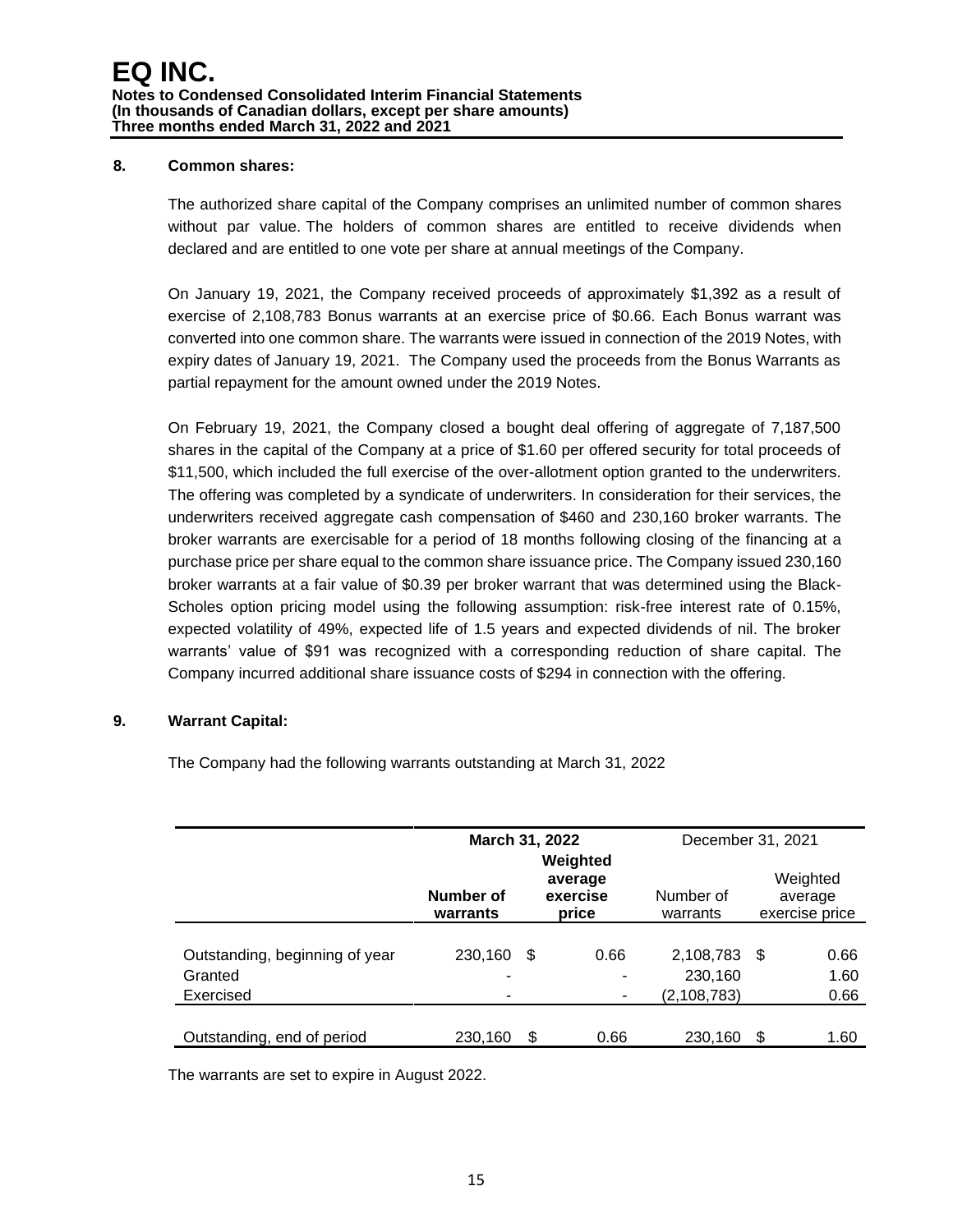#### **10. Share-based payments:**

The following table summarizes the continuity of options issued under the Company's stock option plan (the "Plan") for the period ended:

|                                       | March 31, 2022       | Weighted | March 31, 2021               |                      |      |                                       |
|---------------------------------------|----------------------|----------|------------------------------|----------------------|------|---------------------------------------|
|                                       | Number of<br>options |          | average<br>exercise<br>price | Number of<br>options |      | Weighted<br>average<br>exercise price |
|                                       |                      |          |                              |                      |      |                                       |
| Outstanding, beginning of<br>period   | 2,746,000            | - \$     | 1.08                         | 4,253,667            | - \$ | 0.68                                  |
| Forfeited or cancelled                | (65.000)             |          | 0.81                         | (30,000)             |      | 0.96                                  |
| Outstanding, end of period            | 2,681,000            |          | 1.07                         | 4,223,667            |      | 0.68                                  |
|                                       |                      |          |                              |                      |      |                                       |
| Options exercisable, end of<br>period | 1.192.001            | S        | 1.06                         | 1.692.664            | \$   | 0.23                                  |

A summary of the status of the Company's options under the Plan is as follows:

|                |               | March 31, 2022 |                              |            |              |             |  |  |  |
|----------------|---------------|----------------|------------------------------|------------|--------------|-------------|--|--|--|
|                |               | March 31, 2021 |                              |            |              |             |  |  |  |
|                |               | Weighted       |                              | Weighted   |              |             |  |  |  |
|                |               | average        |                              |            | average      |             |  |  |  |
|                | <b>Number</b> | remaining      | Number of                    |            | remaining    | Number of   |  |  |  |
| Range of       | οf            | contractual    | options                      | Number     | contractual  | options     |  |  |  |
| exercise price | options       | life (years)   | exercisable                  | of options | life (years) | exercisable |  |  |  |
|                |               |                |                              |            |              |             |  |  |  |
| \$0.05         |               |                | $\qquad \qquad \blacksquare$ | 1,306,667  | 0.7          | 1,306,667   |  |  |  |
| $$0.60 - 0.69$ |               |                |                              | 14,000     | 2.5          | 9,332       |  |  |  |
| $$0.70 - 0.79$ | 275,000       | 1.9            | 275,000                      | 300,000    | 2.9          | 283,332     |  |  |  |
| $$0.80 - 0.89$ | 55,000        | 2.6            | 36,666                       | 55,000     | 3.6          | 18,333      |  |  |  |
| $$0.90 - 0.99$ | 1,521,000     | 3.0            | 540,335                      | 2,383,000  | 4.0          |             |  |  |  |
| $$1.20 - 1.29$ | 235,000       | 4.6            |                              |            |              |             |  |  |  |
| $$1.30 - 1.39$ | 165,000       | 3.6            | 155,000                      | 165,000    | 4.6          | 75,000      |  |  |  |
| $$1.40 - 1.49$ | 330,000       | 4.2            | 85,000                       |            |              |             |  |  |  |
| $$1.70 - 1.79$ | 100,000       | 4.1            | 100,000                      |            |              |             |  |  |  |
|                | 2,681,000     |                | 1,192,001                    | 4,223,667  |              | 1,692,664   |  |  |  |

During the three months ended March 31, 2022 and 2021, no stock options were granted and exercised

During the three months ended March 31, 2022, the Company recorded share-based payments of \$84 compared to \$236 during the same period in 2021.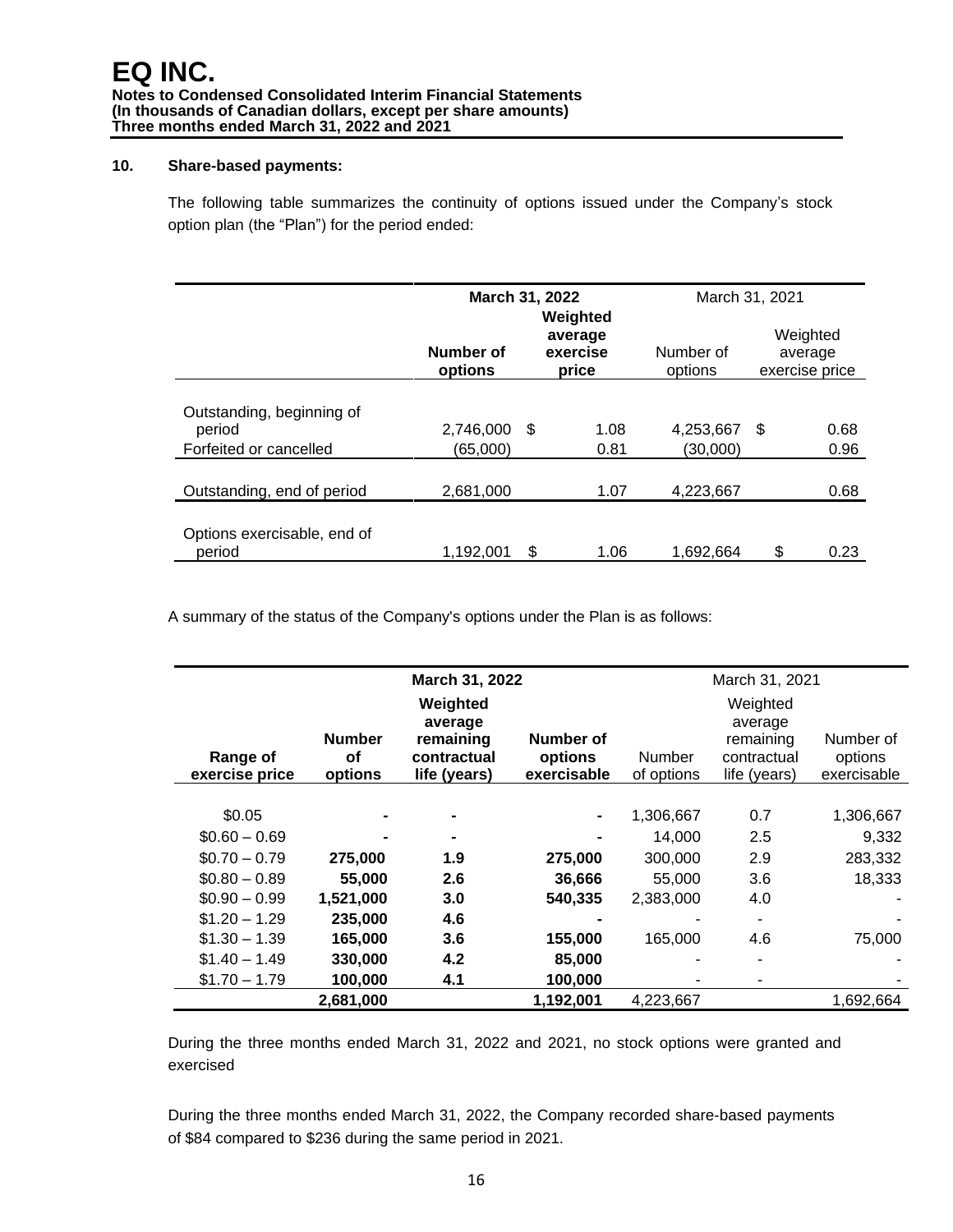#### **11. Fair values of financial instruments:**

Classification of financial instruments:

The following table provides the allocation of financial assets and liabilities required to be measured at amortized cost or fair value and their carrying values:

|                                                 | <b>Carrying value</b> | <b>Fair value</b> |            |    |                |
|-------------------------------------------------|-----------------------|-------------------|------------|----|----------------|
| March 31, 2022                                  |                       | total             |            |    | total          |
|                                                 |                       |                   |            |    |                |
| <b>Measurement basis</b>                        |                       |                   |            |    |                |
| <b>Financial assets at amortized cost:</b>      |                       |                   |            |    |                |
| Cash                                            | \$                    | 7,528             | \$         |    | 7,528          |
| <b>Accounts receivable</b>                      |                       | 3,090             |            |    | 3,090          |
|                                                 | \$                    | 10,618            | \$         |    | 10,618         |
|                                                 |                       |                   |            |    |                |
| <b>Financial liabilities at amortized cost:</b> |                       |                   |            |    |                |
| <b>Accounts payable and accrued</b>             |                       |                   |            |    |                |
| <b>liabilities</b>                              | \$                    | 3,794             | \$         |    | 3,794          |
| Rewards payable                                 |                       | 1,088             |            |    | 1,088          |
| Loans                                           |                       | 77                |            |    | 77             |
|                                                 |                       | 4,959             |            |    | 4,959          |
| Earn-out                                        |                       | 1,401             |            |    | 1,401          |
|                                                 | \$                    | 6,360             | \$         |    | 6,360          |
|                                                 |                       |                   |            |    |                |
|                                                 |                       |                   |            |    |                |
|                                                 |                       | Carrying value    | Fair value |    |                |
| December 31, 2021                               |                       | total             |            |    | total          |
| Measurement basis                               |                       |                   |            |    |                |
|                                                 |                       |                   |            |    |                |
| Financial assets at amortized cost:             |                       |                   |            |    |                |
| Cash                                            | \$                    | 8,763             |            | \$ | 8,763          |
| Accounts receivable                             |                       | 4,687             |            |    | 4,687          |
|                                                 | \$                    | 13,450            | \$         |    | 13,450         |
|                                                 |                       |                   |            |    |                |
| Financial liabilities at amortized cost:        |                       |                   |            |    |                |
| Accounts payable and accrued                    |                       |                   |            |    |                |
| liabilities                                     | \$                    | 4,514             |            | \$ | 4,514          |
| Rewards payable                                 |                       | 1,071             |            |    | 1,071          |
| Loans                                           |                       | 77                |            |    | 77             |
|                                                 |                       | 5,662             |            |    | 5,662          |
|                                                 |                       |                   |            |    |                |
| Earn-out                                        | \$                    | 1,401<br>7,063    |            | \$ | 1,401<br>7,063 |

There have been no transfers of assets between levels during the three months ended March 31, 2022 and December 31, 2021.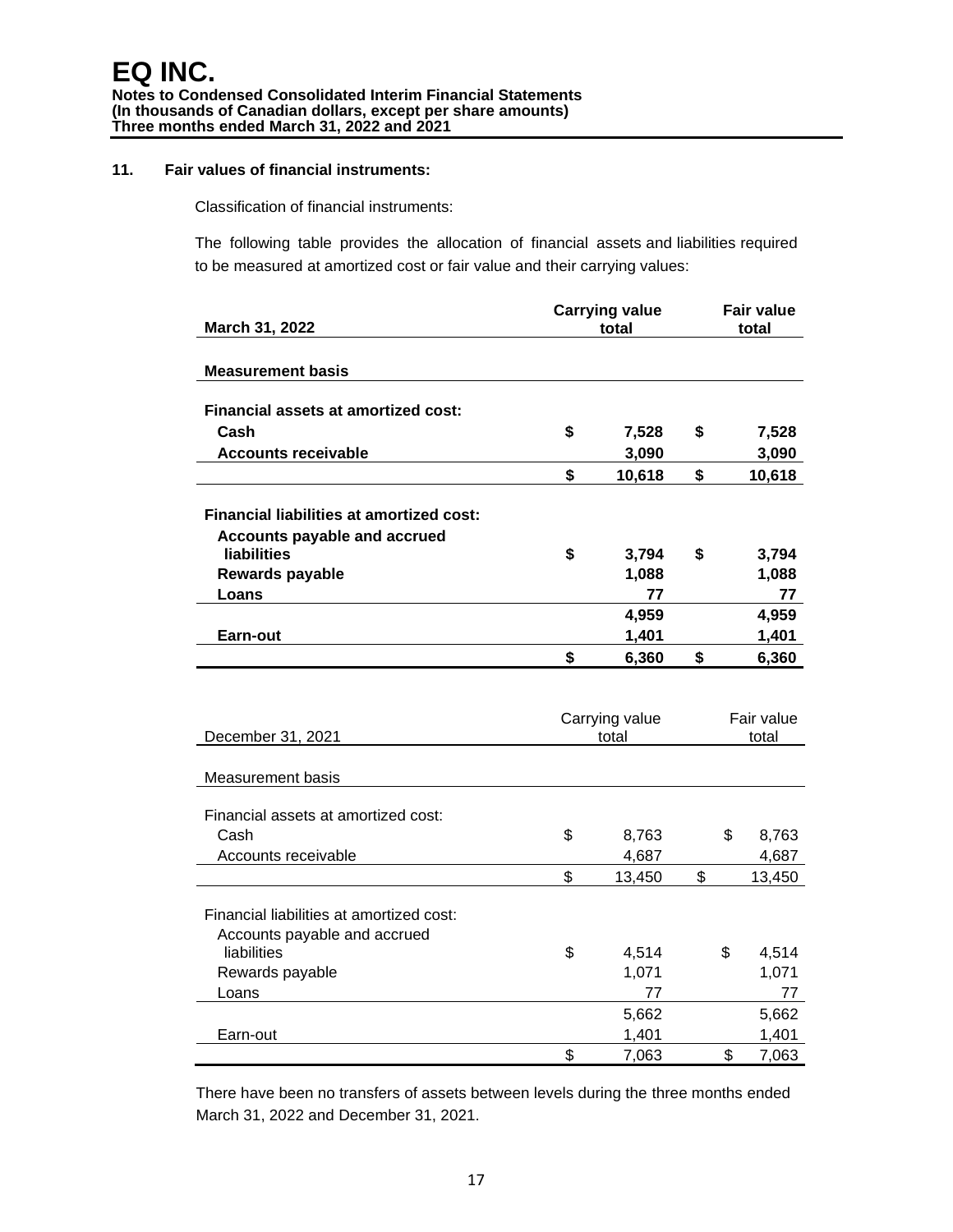#### **12. Capital risk management:**

The Company's objectives in managing capital are to ensure sufficient liquidity to pursue its strategy of organic growth combined with strategic acquisitions and to provide returns to its shareholders. The Company defines capital that it manages as the aggregate of its shareholders' equity, which comprises issued capital, contributed surplus, accumulated other comprehensive income and retained earnings (deficit). The Company manages its capital structure and makes adjustments to it in light of general economic conditions, the risk characteristics of the underlying assets and the Company's working capital requirements. In order to maintain or adjust its capital structure, the Company, upon approval from its Board of Directors, may issue shares, repurchase shares, pay dividends or raising capital and borrowings, as deemed appropriate under the specific circumstances. The Company is not subject to externally imposed capital requirements. There has been no changes to the Company's capital management approach as at March 31, 2022 from 2021.

#### **13. Financial risk management:**

The Company's Board of Directors has overall responsibility for the establishment and oversight of the Company's risk management framework. The Audit Committee reviews the Company's risk management policies on an annual basis. The finance department identifies and evaluates financial risks and is charged with the responsibility of establishing controls and procedures to ensure that financial risks are mitigated in accordance with the approved policies.

#### (a) Credit risk:

Credit risk is the risk of financial loss to the Company if a customer or counterparty to a financial instrument fails to meet its contractual obligations and arises from the Company's accounts receivable and cash. The majority of the Company's customers are located in Canada. At March 31, 2022, two customers represented 37% and 13% of the gross accounts receivable balance of \$3,354, respectively. At December 31, 2021, two customers represented 28% and 17% of the gross accounts receivable balance of \$4,992, respectively. No other individual customers represented more than 10% of accounts receivable. As at March 31, 2022, the expected credit losses were \$264 (December 31, 2021 - \$304). The Company reviews the components of these accounts on a regular basis to evaluate and monitor this risk. The Company's customers are generally financially established organizations, which limits the credit risk relating to the customers. In addition, credit reviews by the Company take into account the counterparty's financial position, past experience and other factors. As at March 31, 2022, approximately 33%, \$127 (December 31, 2021 – 34%, \$158) of accounts receivable balances over 90 days were not impaired. The consolidated entity has a credit risk exposure with two agencies located in Canada, which as at December 31, 2021 owed the consolidated entity \$1,666 (49% of trade receivables) (December 31, 2021: \$1,172 (23% of trade receivables)). This balance was within its terms of trade and no impairment was made as at March 31, 2022. The Company's payment terms range from 30 days to 60 days from the invoice date. There are no guarantees against this receivable but management closely monitors the receivable balance on a monthly basis and is in regular contact with this customer to mitigate risk. Management believes that the expected credit loss allowance is adequate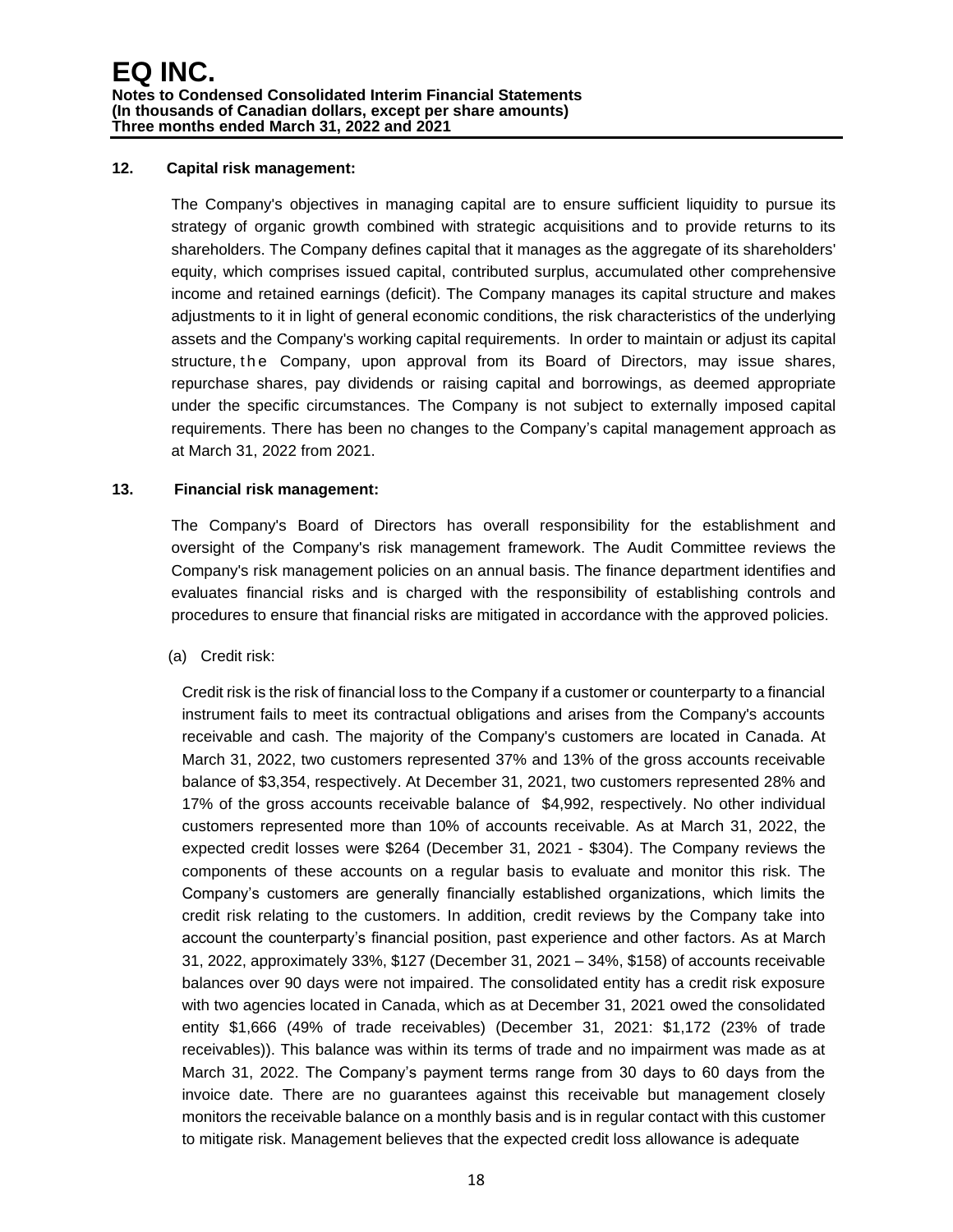#### **13. Financial risk management (continued):**

(a) Credit risk (continued):

The Company, from time to time, invests its excess cash with the objective of maintaining safety of the principal and providing adequate liquidity to meet current payment obligations and future planned capital expenditures and with the secondary objective of maximizing the overall yield of the portfolio. The Company's cash as at March 31, 2022 is not subject to external restrictions and is held with Schedule I banks in Canada.

(b) Liquidity risk:

Liquidity risk is the risk that the Company will not be able to meet its financial obligations as they become due. The Company's approach to managing liquidity is to ensure, to the extent possible, that it will always have sufficient liquidity to meet its liabilities when due, under both normal and stressed conditions, without incurring unacceptable losses or risking damage to the Company's reputation. The Company manages its liquidity risk by continually monitoring forecasted and actual revenue and expenditures and cash flows from operations. Management is also actively involved in the review and approval of planned expenditures. The Company's principal cash requirements are for principal and interest payments on its debt, capital expenditures and working capital needs. The Company uses its operating cash flows, operating facilities and cash balances to maintain liquidity.

| March 31, 2022                                    |          | Carrying<br>amount |                          | <b>Contractual</b><br>cash flow |                     | Less than<br>1 year |      | 1-3 years | >3 years |  |
|---------------------------------------------------|----------|--------------------|--------------------------|---------------------------------|---------------------|---------------------|------|-----------|----------|--|
| <b>Trade and other</b><br>payables <sup>(i)</sup> | \$       | $3,794$ \$         |                          | $3,794$ \$                      |                     | 3,794               | \$   |           | \$       |  |
| <b>Reward payable</b>                             |          | 1,088              |                          | 1,088                           |                     | 1,088               |      |           |          |  |
| Loans and borrowings                              |          | 77                 |                          | 120                             |                     |                     |      | 120       |          |  |
| Earn-out                                          |          | 1,401              |                          | 1,401                           |                     | 1,401               |      |           |          |  |
|                                                   | \$       | 6,360              | \$                       | 6,403                           | \$                  | 6,283               | - \$ | 120       | \$       |  |
|                                                   |          |                    |                          |                                 |                     |                     |      |           |          |  |
| December 31, 2021                                 | Carrying |                    | Contractual<br>cash flow |                                 | Less than<br>1 year |                     |      | 1-3 years | >3 years |  |
|                                                   |          | amount             |                          |                                 |                     |                     |      |           |          |  |
|                                                   |          |                    |                          |                                 |                     |                     |      |           |          |  |
| Trade and other payables <sup>(i)</sup>           | \$       | $4,514$ \$         |                          | $4,514$ \$                      |                     | $4,514$ \$          |      |           | \$       |  |
| Leases                                            |          | 16                 |                          | 48                              |                     | 48                  |      |           |          |  |
| Reward payable                                    |          | 1,071              |                          | 1,071                           |                     | 1,071               |      |           |          |  |
| Loans and borrowings                              |          | 77                 |                          | 120                             |                     |                     |      | 120       |          |  |
| Earn-out                                          |          | 1,401              |                          | 1,401                           |                     | 1,401               |      |           |          |  |
|                                                   | \$       | 7,079              | \$                       | 7,154                           | \$                  | 7,034               | \$   | 120       | \$       |  |

The following are the undiscounted contractual maturities for the Company's obligations:

 $(0)$  Trade and other payables exclude other non-contractual liabilities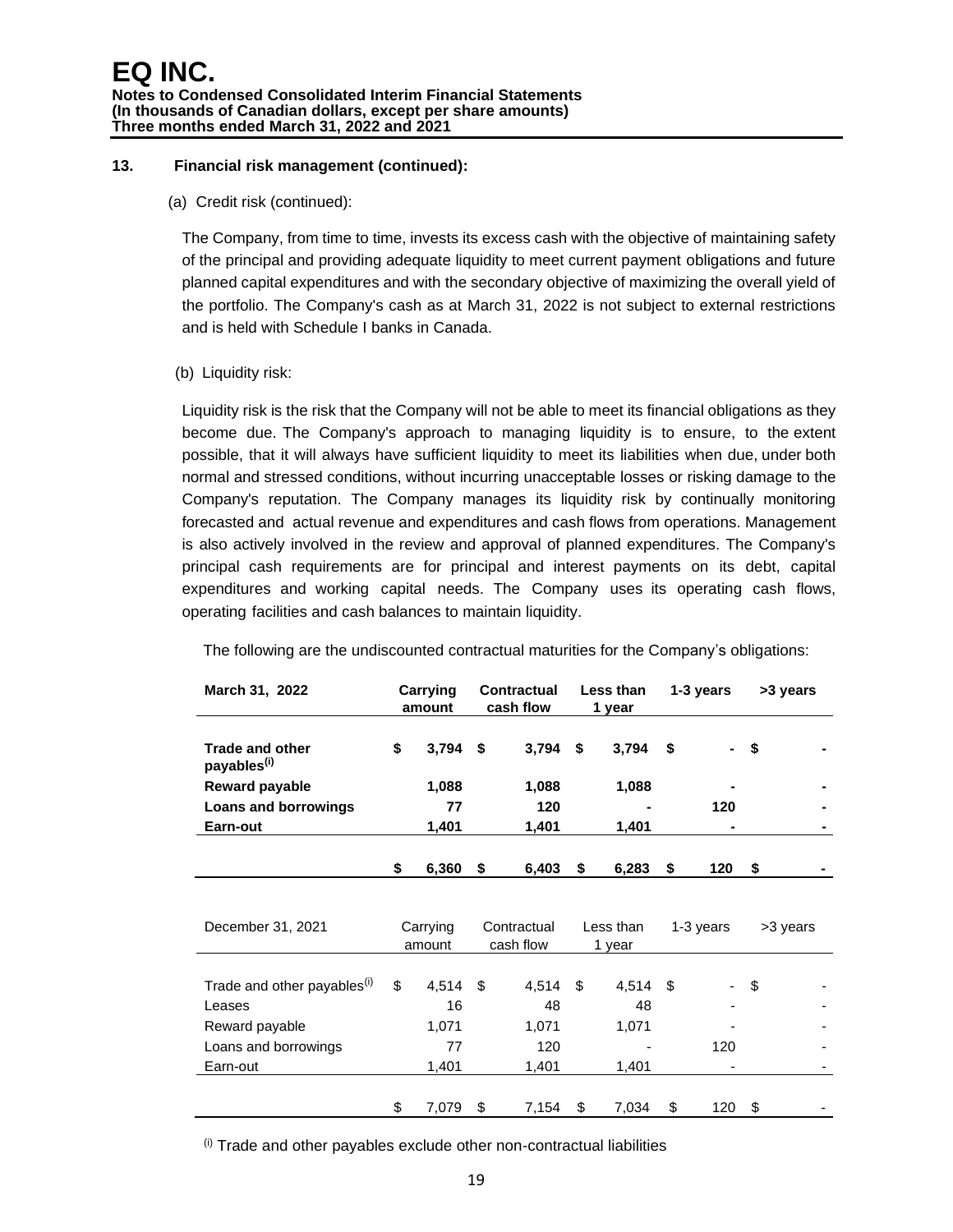#### **13. Financial risk management (continued):**

(c) Market risk:

Market risk is the risk that changes in market prices, such as foreign exchange rates, interest rates and the Company's share price, will affect the Company's income or the value of its financial instruments.

(i) Interest rate risk:

The Company's interest rate risk arises primarily from its loans and borrowings obligations, which bore a fixed interest rate of 12%. As the Company paid off the 2019 Notes on January 19, 2021, management believes that the Company is not significantly exposed to cash flow interest rate risk in the next twelve months.

(ii) Currency risk:

The Company operates internationally with the Canadian dollar as its functional currency and is exposed to foreign exchange risk from purchase transactions, as well as recognized financial assets and liabilities denominated in U.S dollars. The Company's main objective in managing its foreign exchange risk is to maintain U.S. cash on hand to support international forecasted obligations and cash flows. To achieve this objective, the Company monitors forecasted cash flows in foreign currencies and attempts to mitigate the risk by modifying the nature of cash held.

If a shift in foreign currency exchange rates of 10% were to occur, the foreign exchange gain or loss on the Company's net monetary assets could change by approximately \$34 (December 31, 2021 - \$91) due to the fluctuation and this would be recorded in the consolidated statements of comprehensive income (loss).

Balances held in non-Canadian dollars are as follows:

|                                          |   | <b>March 31, 2022</b> | December 31, 2021 |
|------------------------------------------|---|-----------------------|-------------------|
|                                          |   | บร                    | US                |
| Cash                                     | S | 603                   | \$<br>1.104       |
| Accounts payable and accrued liabilities |   | 331                   | 388               |